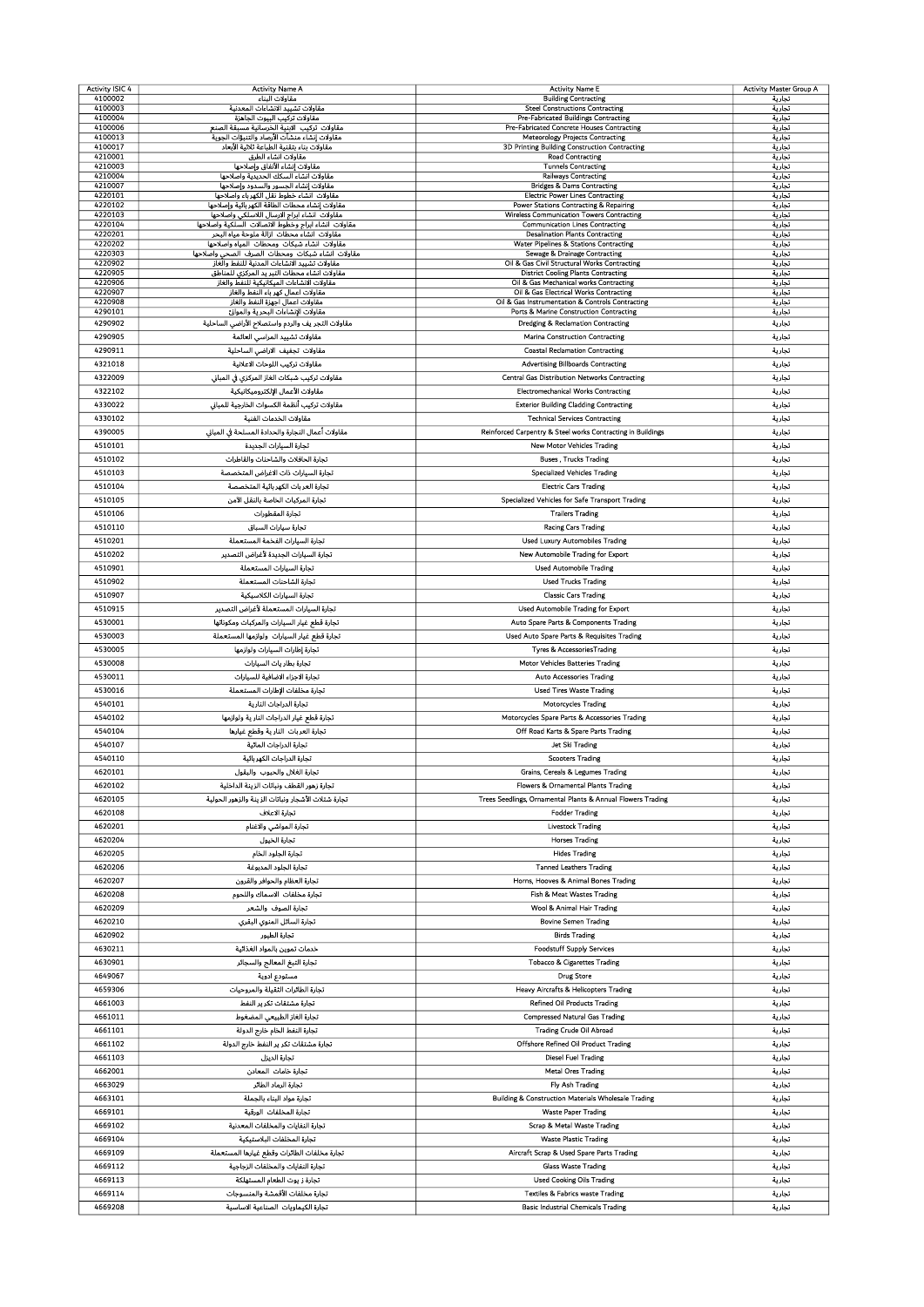| 4669209 | تجارة المنظفات الصناعية                          | <b>Industrial Solvents Trading</b>                          | تجارية |
|---------|--------------------------------------------------|-------------------------------------------------------------|--------|
|         |                                                  |                                                             |        |
| 4669210 | تجارة الغازات الطبية                             | <b>Medical Gas Trading</b>                                  | تجارية |
| 4669211 | تجارة الغازات الصناعية والغاز المسال             | Industrial & Liquefied Natural Gas Trading                  | تجارية |
| 4669212 | تجارة مواد الصباغة والدباغة                      | Tannery & Dyeing Materials Trading                          | تجارية |
|         |                                                  |                                                             |        |
| 4669213 | تجارة الاحماض والقلويات                          | Acids & Alkalines Trading                                   | تجارية |
| 4669214 | تجارة مواد التحميض                               | Photography Processing Materials Trading                    | تجارية |
| 4669215 | تجارة مواد مكافحة واطفاءالحريق                   | <b>Fire Extinguishing Materials Trading</b>                 | تجارية |
|         |                                                  |                                                             |        |
| 4669217 | تجارة الز يوت النباتية والحيوانية غير الغذائية   | Non Edible Oil Trading                                      | تجارية |
| 4669218 | تجارة المواد اللاصقة                             | <b>Adhesives Trading</b>                                    | تجارية |
| 4669219 | تجاره الصمغ والغراء                              | Gum & Glue Trading                                          | تجارية |
|         |                                                  |                                                             |        |
| 4669222 | تجارة كيماويات آبار النفط                        | <b>Oilfield Chemicals Trading</b>                           | تجارية |
| 4669223 | تجارة المواد الكيماوية لاغراض البناء             | <b>Construction Chemicals Trading</b>                       | تجارية |
| 4669226 |                                                  | Laboratories Chemicals Trading                              |        |
|         | تجارة كيماويات المختبرات والمعامل                |                                                             | تجارية |
| 4669227 | تجارة البتروكيماويات                             | <b>Petrochemicals Trading</b>                               | تجارية |
| 4669228 | تجارة مكملات علف الحيوان                         | animal fodder supplements trading                           | تجارية |
| 4669230 |                                                  |                                                             |        |
|         | تجارة كيماويات معالجة وتنقية المياه              | Water Treatment & Purification Chemicals Trading            | تجارية |
| 4669231 | تجارة المواد الإشعاعية                           | Radioactive Materials Tradin                                | تجارية |
| 4669911 | تجارة الخامات والمواد الاولية                    | <b>Raw Materials Trading</b>                                | تجارية |
|         |                                                  |                                                             |        |
| 4690002 | تجارة الألعاب النارية                            | <b>Fireworks Trading</b>                                    | تجارية |
| 4690003 | تجارة اغطية العبوات والقوارير                    | Caps & Lids Trading                                         | تجارية |
| 4690004 | تجارة القوارير الزجاجية                          | <b>Glass Bottles Trading</b>                                | تجارية |
|         |                                                  |                                                             |        |
| 4690005 | تجارة الحجر الناري للمصاهر والافران              | <b>Smelters &amp; Furnaces Refractory Materials Trading</b> | تجارية |
| 4690006 | تجارةالمستلزمات المستخدمة داخل الطائرات          | Airline Inflight Products Trading                           | تجارية |
| 4690013 | تجارة ارقام المركبات                             |                                                             |        |
|         |                                                  | <b>Vehicles Numbers Trading</b>                             | تجارية |
| 4690014 | تجارة أرقام الهوانف المتحركة                     | Mobile Phones Numbers Trading                               | تجارية |
| 4690015 | تجارة الثلج الجاف                                | Dry Ice Trading                                             | تجارية |
|         |                                                  |                                                             |        |
| 4690016 | تجارة المقتنيات والقطع والأعمال الفنية الأصلية   | Authentic Antiques, Artefacts & Artworks Trading            | تجارية |
| 4690018 | تجارة عامة                                       | <b>General Trading</b>                                      | تجارية |
| 4690019 | تجارة السلع النادرة والمميزة                     | Unique & Special Goods Trading                              | تجارية |
|         |                                                  |                                                             |        |
| 4690101 | تجارة السلع بالجملة                              | <b>Goods Wholesalers</b>                                    | تجارية |
| 4690102 | مجمع استهلاكي (سوبرماركت)  بالجملة               | wholesale Supermarket                                       | تجارية |
| 4690103 | تجارة عامة بالجملة                               | <b>General Trading Wholesalers</b>                          | تجارية |
|         |                                                  |                                                             |        |
| 4711001 | تسويق تعاوني إستهلاكي                            | Co-Operative Society                                        | تجارية |
| 4711002 | مجمع إستهلاكي ( سوبرماركت)                       | Supermarket                                                 | تجارية |
| 4711004 |                                                  |                                                             |        |
|         | متجر إستهلاكي                                    | Mini Mart                                                   | تجارية |
| 4711007 | تسويق تعاوني صناعي                               | Co-Operatives Industrial                                    | تجارية |
| 4711008 | تسويق تعاوني زراعي                               | Co-Operatives Agricultural                                  | تجارية |
|         |                                                  |                                                             |        |
| 4711009 | متجر استهلاكي عاثم                               | <b>Floating Mini Store</b>                                  | تجارية |
| 4719001 | متجر متعدد الأقسام                               | <b>Department Store</b>                                     | تجارية |
| 4721001 | تجارة الخضار والفواكه                            | <b>Vegetables &amp; Fruits Trading</b>                      | تجاربة |
|         |                                                  |                                                             |        |
| 4721002 | تجارة الالبان ومنتجاتها                          | <b>Dairy Products Trading</b>                               | تجارية |
| 4721003 | تجارة البيض                                      | <b>Egg Trading</b>                                          | تجارية |
|         |                                                  |                                                             |        |
|         |                                                  |                                                             |        |
| 4721004 | تجارة اللحوم الطازجة والمبردة والمجمدة           | Fresh & Chilled & Frozen Meat Trading                       | تجارية |
| 4721006 | تجارة الأسماك و الحيوانات البحرية الطازجة        | Fresh Fish & Marine Animals Trading                         | تجارية |
|         |                                                  |                                                             |        |
| 4721007 | تجارة الاسماك والاغذية البحرية المجمدة           | Frozen Fish & Seafood Trading                               | تجارية |
| 4721008 | تجارة الاسماك والاغذية البحرية المملحة والمحفوظة | Salted, Preserved Fish & Seafood Trading                    | تجارية |
| 4721011 | تجارة الدواجن المجمدة                            | <b>Frozen Poultry Trading</b>                               | تجارية |
| 4721012 |                                                  | <b>Coffee Trading</b>                                       |        |
|         | تجارة البن (القهوة)                              |                                                             | تجارية |
| 4721013 | تجارة الخبز ومنتجات المخابز                      | Bread & Bakery Products Trading                             | تجارية |
| 4721014 | تجارة الحلويات والشوكولانة                       | Confectionary & Chocolate Trading                           | تجارية |
|         |                                                  |                                                             |        |
| 4721015 | تجارة المعجنات والحلويات الشرقية                 | <b>Pastry Trading</b>                                       | تجارية |
| 4721016 | تجارة المكملات الغذائية                          | <b>Food Supplements Trading</b>                             | تجارية |
| 4721017 | تجارة اغذية الاطفال                              | <b>Baby Food Trading</b>                                    | تجارية |
| 4721018 | تجارة عسل ومستلزمات المناحل                      | <b>Honey Trading</b>                                        | تجارية |
|         |                                                  |                                                             |        |
| 4721019 | تجارة الثلج                                      | Ice Trading                                                 | تجارية |
| 4721020 | تجارة الخضار والفواكه المجففة                    | Dried Vegetables & Fruit Trading                            | تجارية |
|         |                                                  |                                                             |        |
| 4721022 | تجارة التمور                                     | <b>Dates Trading</b>                                        | تجارية |
| 4721029 | تجارة السمن والزيوت النباتية                     | Ghee & Vegetable Oil Trading                                | تجارية |
| 4721030 | تجارة البهارات والتوابل                          | <b>Spices Trading</b>                                       | تجارية |
| 4721032 | تجارة المواد الغذائية المعلبة والمحفوظة          | Canned & Preserved Food Trading                             | تجارية |
|         |                                                  |                                                             |        |
| 4721035 | تجارة المنكهات ومكسبات الطعم                     | flavours & fragrances trading                               | تجارية |
| 4721036 | تجارة الشاي                                      | <b>Tea Trading</b>                                          | تجارية |
| 4721037 | تجارة الاغذية الخفيفة                            | <b>Snack Food Trading</b>                                   | تجارية |
|         |                                                  |                                                             |        |
| 4721038 | تجارة السكر                                      | <b>Sugar Trading</b>                                        | تجارية |
| 4721039 | تجارة المكسرات                                   | <b>Nuts Trading</b>                                         | تجارية |
| 4721040 | تجارة الدواجن                                    | <b>Poultry Trading</b>                                      |        |
|         |                                                  |                                                             | تجارية |
| 4721041 | تجارة النباتات والأعشاب الطبيعية                 | Natural Herbs Trading                                       | تجارية |
| 4721043 | تجارة الدقيق                                     | <b>Flour Trading</b>                                        | تجارية |
|         |                                                  |                                                             |        |
| 4721044 | تجارة المثلجات                                   | Ice Cream Trading                                           | تجارية |
| 4721045 | تجارة الملح                                      | <b>Salt Trading</b>                                         | تجارية |
| 4721101 | تجارة المواد الغذائية والمشروبات                 | Food & Beverages Trading                                    | تجارية |
|         |                                                  |                                                             |        |
| 4721102 | تجارة البطاطس                                    | <b>Potatoes Trading</b>                                     | تجارية |
| 4722001 | تجارة المرطبات والمياه الغازية                   | Soft Drinks & Carbonated Water Trading                      | تجارية |
| 4722002 | تجارة العصائر                                    | <b>Juice Trading</b>                                        | تجارية |
|         |                                                  |                                                             |        |
| 4722004 | تجارة المياه المعبأة                             | <b>Bottled Water Trading</b>                                | تجارية |
| 4723001 | بيع السجائر                                      | <b>Cigarettes Selling</b>                                   | تجارية |
| 4723002 |                                                  | Smoking & Tobacco Heating Devices Trading                   | تجارية |
|         | تجارة لوازم التدخين وأدوات تسخين التبغ           |                                                             |        |
| 4723003 | تحارة التبغ                                      | <b>Tobacco Trading</b>                                      | تجارية |
| 4723004 | تجارة السجائر الالكترونية ولوازمها               | Electronic Cigarettes & Accessories Trading                 | تجارية |
|         |                                                  | <b>Gas Station</b>                                          |        |
| 4730001 | محطة وقود                                        |                                                             | تجارية |
| 4730002 | تجارة الشحوم وزيوت التزليق                       | Lubricants & Grease Trading                                 | تجارية |
| 4741001 | تجارة الآلات الحاسبة وقطع غيارها                 | <b>Calculators &amp; Spare Parts Trading</b>                | تجارية |
| 4741002 | تجارة الآلات الكاتبة والناسخة وقطع عيارها        | Type Writers, Photocopiers & Spare Parts Trading            | تجارية |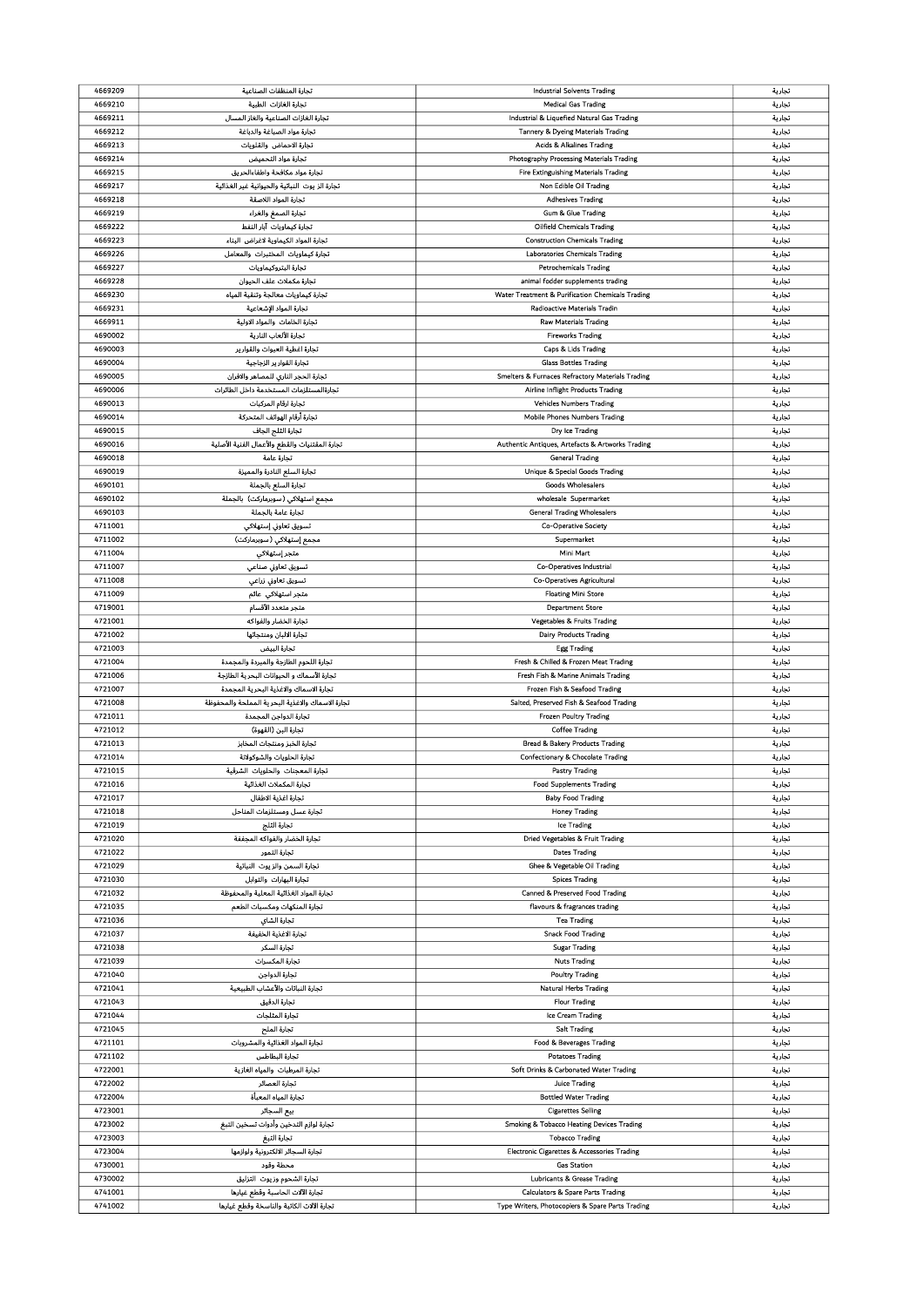| 4741003 | .<br>تجارة اجهزة الحاسب الآلي ولوازمه                    | <b>Computers &amp; Requisites Trading</b>                           | تجارية |
|---------|----------------------------------------------------------|---------------------------------------------------------------------|--------|
| 4741004 | تجارة نظم وبرامج الحاسب الآلي وأجهزة الإتصال             | Computer Systems & Communication Equipment Software Trading         | تجارية |
|         |                                                          |                                                                     |        |
| 4741006 | تجارة مستلزمات الحاسب الآلى ومعالجة البيانات             | <b>Computer &amp; Data Processing Requisites Trading</b>            | تجارية |
| 4741007 | تجارة تمديدات شبكات الحاسب الآلى                         | <b>Computer Electric Accessories Trading</b>                        | تجارية |
| 4741009 | تجارة الهواتف واجهزة الاتصال السلكى                      | Telephones & Telecommunications Equipment Trading                   | تجارية |
|         |                                                          |                                                                     |        |
| 4741010 | تجارة معدات واجهزة الاتصال اللاسلكي                      | Wireless Equipment & Instruments Trading                            | تجارية |
| 4741011 | تجارة الهواتف المتحركة ولوازمها                          | Mobile Phones & Accessories Trading                                 | تجارية |
| 4741012 | تجارة شرائح الهاتف الإلكترونية                           | <b>SIM Trading</b>                                                  | تجارية |
|         |                                                          |                                                                     |        |
| 4741018 | تجارة الروبوتات والأجهزة الذكية                          | Robotics & Smart Machines Trading                                   | تجارية |
| 4741021 | تجارة معدات الاتصال السلكي                               | <b>Telecommunications Equipment Trading</b>                         | تجارية |
| 4741022 | تجارة معدات استقبال القنوات التلفز يونية الفضائية        | Satellite Receiving Equipment Trading                               | تجارية |
|         |                                                          |                                                                     |        |
| 4742001 | تجارة الاجهزة السمعية والمرثية واجهزة التسجيل ولوازمها   | Audio-Visual, Recording Equipment & Accessories Trading             | تجارية |
| 4742002 | تجارة معدات  واجهزة الاذاعة والتلفز يون والسينما والمسرح | Radio, T.V. Stations, Cinema & Theatre Equipment Trading            | تجارية |
| 4742005 | تجارة محطات وأنظمة شحن السيارات الكهر باثية وقطع غيارها  | Electric Vehicles Charging Stations & Systems & Spare Parts Trading | تجارية |
|         |                                                          |                                                                     |        |
| 4751001 | تجارة المنسوجات والاقمشة                                 | <b>Textile Trading</b>                                              | تجارية |
| 4751002 | تجارة الخيام والمظلات والطرابيل                          | Tents, Sheds & Tarpaulins Trading                                   | تجارية |
| 4751003 | تجارة لوازم الخياطة والتطريز                             | Sewing & Embroidery Requisites Trading                              | تجارية |
| 4751004 |                                                          |                                                                     |        |
|         | تجارة البطانيات والمناشف والمفارش المنزلية               | Blankets, Towels & Linens Trading                                   | تجارية |
| 4751014 | تجارة الاعلام والسواري                                   | Flags & flagpoles Trading                                           | تجارية |
| 4751015 | تجارة الخيوط والغزول                                     | Threads & Yarns Trading                                             | تجارية |
| 4752001 |                                                          |                                                                     |        |
|         | تجارة الاخشاب                                            | <b>Timber Trading</b>                                               | تجارية |
| 4752002 | تجارة الاسمنت والجبس                                     | Cement & Gypsum Trading                                             | تجارية |
| 4752003 | تجارة حديد التسليح                                       | <b>Reinforcement Steel Bars Trading</b>                             | تجارية |
|         |                                                          |                                                                     |        |
| 4752004 | تجارة الادوات الصحية                                     | Sanitary Ware Trading                                               | تجارية |
| 4752005 | تجارة الخزانات والصهار يج والصوامع                       | Tanks & Silos Trading                                               | تجارية |
| 4752006 | تجارة ادوات التمديدات الكهربائية                         | <b>Electrical Fittings Trading</b>                                  | تجارية |
| 4752007 | تجارة الطوب                                              |                                                                     | تجارية |
|         |                                                          | <b>Bricks Trading</b>                                               |        |
| 4752009 | تجارة الرخام والحجر الطبيعي                              | Marble & Natural Stones Trading                                     | تجارية |
| 4752011 | تجارة البلاط والارضيات                                   | <b>Tiles &amp; Flooring Materials Trading</b>                       | تجارية |
| 4752012 |                                                          |                                                                     |        |
|         | تجارة سخانات المياه                                      | <b>Water Heaters Trading</b>                                        | تجارية |
| 4752013 | تجارة الاسقف المعلقة                                     | <b>False Ceilings Trading</b>                                       | تجارية |
| 4752014 | تجارة المنتجات الاسمنتية                                 | <b>Cement Products Trading</b>                                      | تجاربة |
| 4752015 | تجارة المنتجات الجبسية                                   | <b>Gypsum Products Trading</b>                                      |        |
|         |                                                          |                                                                     | تجارية |
| 4752016 | تجارة المنتجات الخشبية                                   | <b>Wooden Products Trading</b>                                      | تجارية |
| 4752019 | تجارة عدد وادوات الورش                                   | Workshop Hardware & Tools Trading                                   | تجارية |
|         |                                                          |                                                                     |        |
| 4752020 | تجارة الانابيب والمواسير                                 | <b>Pipes &amp; Fittings Trading</b>                                 | تجارية |
| 4752021 | تجارةالرمل والحصى واحجار البناء                          | Sand, Gravel & Stones Trading                                       | تجارية |
| 4752022 | تجارة الزجاج والمرايا                                    | <b>Glass &amp; Mirrors Trading</b>                                  | تجارية |
|         |                                                          |                                                                     |        |
| 4752023 | تجارة الاشغال المعدنية للابنية                           | <b>Building Metal Products Trading</b>                              | تجارية |
| 4752024 | تجارة الاسلاك والكابلات                                  | Wires & Cables Trading                                              | تجارية |
| 4752025 | تجارة منتجات الالياف الزجاحية                            | <b>Fibre Glass Products Trading</b>                                 | تجارية |
| 4752026 | تجارة مواد الديكور والقواطع                              |                                                                     | تجارية |
|         |                                                          |                                                                     |        |
|         |                                                          | Decoration Materials & Partitions Trading                           |        |
| 4752028 | تجارة السقالات                                           | <b>Scaffolds Trading</b>                                            | تجارية |
| 4752029 | تجارة الخرسانة الجاهزة                                   | <b>Readymix Concrete Trading</b>                                    |        |
|         |                                                          |                                                                     | تجارية |
| 4752030 | تجارة السياج والاسلاك الشائكة                            | Fencing & Barbed Wire Trading                                       | تجارية |
| 4752031 | تجارة الانسجة والالياف للعمليات الانشائية التخصصية       | Special Fabrics & Fibers For Construction Trading                   | تجارية |
| 4752032 | تجارة الاشغال البلاستيكية للابنية                        | Doors, Windows & other Plastic Building Products Trading            | تجارية |
|         |                                                          |                                                                     |        |
| 4752033 | تجارة مستلزمات تنفيذ مجسمات الأبنية و النماذج الهندسية   | <b>Building Maquettes &amp; Models Requisites Trading</b>           | تجارية |
| 4752034 | تجارة مواد البناء                                        | <b>Building &amp; Construction Materials Trading</b>                | تجارية |
| 4752035 | تجارة الاصباغ والملمعات                                  | Paints & Varnishes Trading                                          | تجارية |
|         |                                                          |                                                                     |        |
| 4752036 | تجارة العدد والادوات الزراعية                            | <b>Agricultural Tools Trading</b>                                   | تجارية |
| 4752037 | تجارة عدد وادوات البناء                                  | <b>Building Hardware &amp; Tools Trading</b>                        | تجارية |
| 4752038 | تجارة البراميل المعدنية                                  | Metal Drums & Barrels Trading                                       | تجارية |
| 4752039 | تجارة العلب والعبوات المعدنية                            | Metal Cans & Containers Trading                                     | تجارية |
|         |                                                          |                                                                     |        |
| 4752041 | تجارة قوالب تشكيل المعادن                                | <b>Precision Dies Trading</b>                                       | تجارية |
| 4752042 | تجارة اللوحات والمستلزمات المرورية والارشادية            | <b>Traffic Signs &amp; Requisites Trading</b>                       | تجارية |
| 4752043 | تجارة الحبال المعدنية                                    | <b>Metal Rope trading</b>                                           | تجارية |
|         |                                                          |                                                                     |        |
| 4752044 | تجارة احوية الشحن                                        | <b>Cargo Containers Trading</b>                                     | تجارية |
| 4752045 | تجارة الابنية الجاهزة واجزائها                           | Pre-Fabricated Houses Trading                                       | تجارية |
| 4752046 | تجارة احواض السباحة                                      | <b>Swimming Pools Trading</b>                                       | تجارية |
| 4752048 | تجارة الاحبار ومواد الطباعة                              | Ink & Printing Materials Trading                                    | تجارية |
|         |                                                          |                                                                     |        |
| 4752051 | تجارة المواد العازلة والواقية                            | Insulation & Protection Materials Trading                           | تجارية |
| 4752054 | تجارة الأبواب المقاومة للحريق                            | <b>Fire Resistant Doors Trading</b>                                 | تجارية |
| 4752055 | تجارة مصائد الدهون                                       | <b>Grease Traps Trading</b>                                         | تجارية |
|         |                                                          |                                                                     |        |
| 4752056 | تجارة اجهزة التهوية                                      | <b>Ventilators &amp; Fans Trading</b>                               | تجارية |
| 4752057 | تجارة القار والاسفلت                                     | Tar & Asphalt Trading                                               | تجارية |
| 4752058 | تجارة منتجات الحديد الاساسية                             | Steel and Basic Steel products trading                              | تجارية |
|         |                                                          |                                                                     |        |
| 4752059 | تجارة المنتجات الاساسية للمعادن غير الحديدية             | Non Ferrous Metal Trading                                           | تجارية |
| 4752060 | تجارة الذهب والمعادن الثمينة غير المشغولة                | Non-Manufactured Precious Metal Trading                             | تجارية |
| 4752061 | تجارة قضبان الرافعات ولوازمها                            | Crane Rails & Fixing Accessories Trading                            | تجارية |
|         |                                                          |                                                                     |        |
| 4752062 | تجارة السبائك المعدنية                                   | <b>Metal Alloys Trading</b>                                         | تجارية |
| 4752063 | تجارة إسطوانات الغاز                                     | <b>Gas Cylinders Trading</b>                                        | تجارية |
| 4752064 | تجارة الاسلاك المعدنية                                   | <b>Metal Wires Trading</b>                                          | تجارية |
|         |                                                          |                                                                     |        |
| 4752065 | تجارة اعمدة الانارة                                      | <b>Lighting Poles Trading</b>                                       | تجارية |
| 4752066 | تجارة مواد بناء المباني الخضراء                          | Green Buildings Construction materials Trading                      | تجارية |
| 4752067 | تجارة الأنابيب الخاصة بأنظمة الإطفاء                     | <b>Fire Fighting Pipes Trading</b>                                  | تجارية |
| 4752068 | تجارة المواد المقاومة والمانعة لإنتشار الحريق            | Fire Resistant & Retardant Materials Trading                        | تجارية |
|         |                                                          |                                                                     |        |
| 4752069 | تجارة المستلزمات المعدنية للمبانى                        | <b>Ironmongery Trading</b>                                          | تجارية |
| 4752070 | تجارة الاقفال والمفاتيح                                  | Locks & Keys Trading                                                | تجارية |
| 4752071 | تجارة الصوف الصخرى                                       | <b>Rock Wool Trading</b>                                            | تجارية |
|         |                                                          |                                                                     |        |
| 4752072 | تجارة الأرضيات المستخدمة لإيواء أجهزة الحاسب الآلي       | Raised Access Computer Floors Trading                               | تجارية |
| 4752073 | تجارة أحوية جمع القمامة والنفايات                        | Garbage & Waste Collection Containers Trading                       | تجارية |
| 4752201 | تجارة خامات البلاستيك والنايلون                          | Plastic & Nylon Raw Materials Trading                               | تجارية |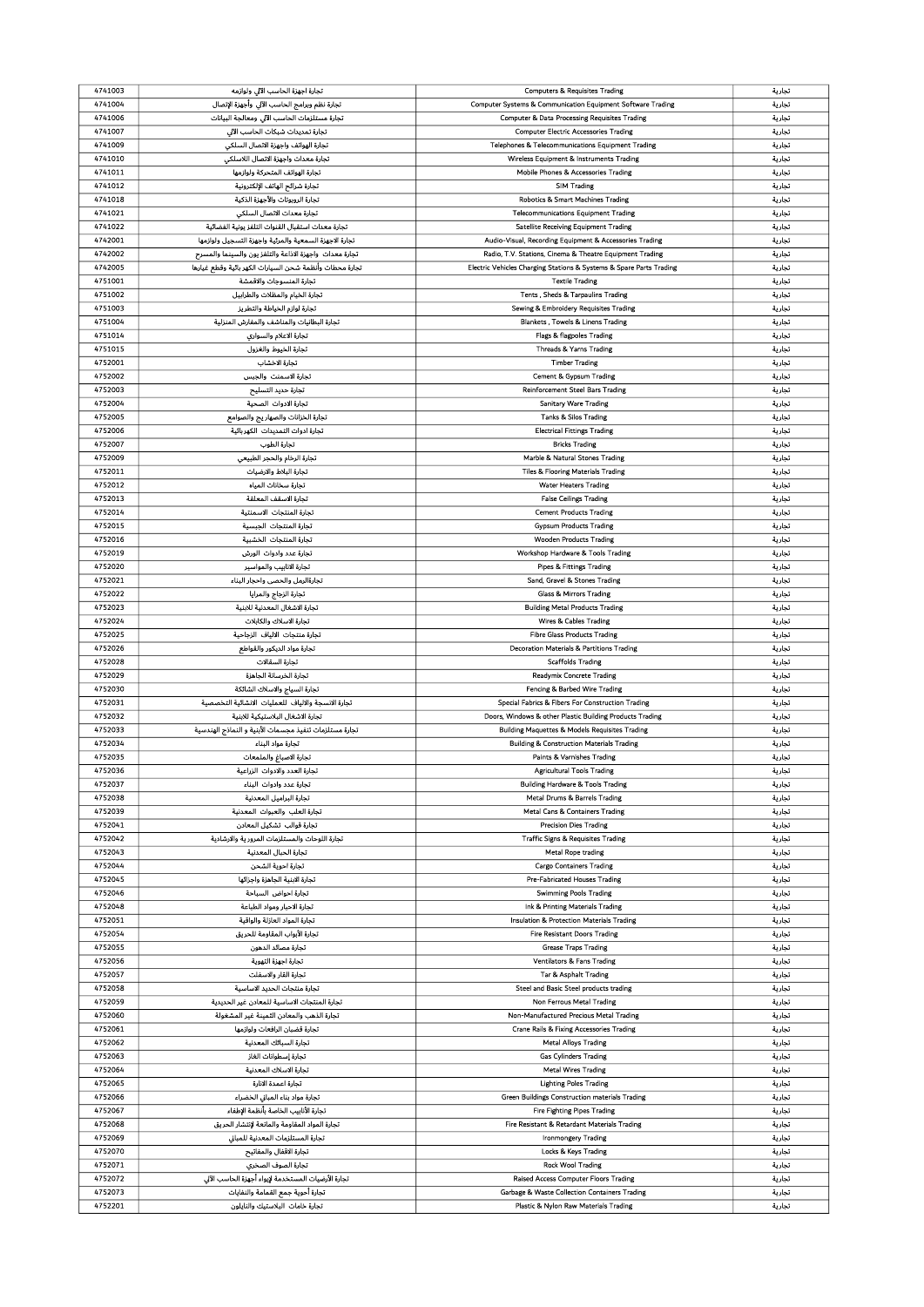| 4752202 | تجارة الاسفنج الصناعي                                  | Industrial Sponge Trading                                             | تجارية           |
|---------|--------------------------------------------------------|-----------------------------------------------------------------------|------------------|
|         |                                                        |                                                                       |                  |
| 4752203 | تجارة المطاط                                           | <b>Rubber Trading</b>                                                 | تجارية           |
| 4752204 | تجارة الخيش والحبال                                    | Ropes, Sacks & Jute Bags Trading                                      | تجارية           |
|         |                                                        |                                                                       |                  |
| 4752205 | تجارة الورق                                            | <b>Paper Trading</b>                                                  | تجارية           |
| 4752206 | تجارة مواد ولوازم التنجيد                              | Upholstery Requisites & Materials Trading                             | تجارية           |
|         |                                                        |                                                                       |                  |
| 4752207 | تجارة العبوات والاكياس البلاستيكية                     | Plastic Bags & Containers Trading                                     | تجارية           |
| 4752208 | تجارة القطن والالياف الطبيعية                          | <b>Cotton &amp; Natural Fibers Trading</b>                            | تجارية           |
|         |                                                        |                                                                       |                  |
| 4752209 | تجارة الالواح البلاستيكية                              | <b>Plastic Sheets Trading</b>                                         | تجارية           |
| 4753001 | تجارة السجاد الشرقى                                    | <b>Oriental Carpets Trading</b>                                       | تجارية           |
|         |                                                        |                                                                       |                  |
| 4753002 | تجارة السجاد                                           | <b>Carpets Trading</b>                                                | تجارية           |
| 4753004 | تجارة اقمشة الستاثر واقمشة التنجيد                     | Curtains & Upholstery Fabrics Trading                                 | تجارية           |
|         |                                                        |                                                                       |                  |
| 4753005 | تجارة الستائر المعدنية العمودية                        | <b>Metal Blinds Trading</b>                                           | تجارية           |
| 4753006 | تجارة ورق الجدران                                      | <b>Wall Paper Trading</b>                                             | تجارية           |
|         |                                                        |                                                                       |                  |
| 4759001 | تجارة الاثاث المنزلي                                   | <b>Home Furniture Trading</b>                                         | تجارية           |
| 4759003 | تحارة الثريات                                          | <b>Chandeliers Trading</b>                                            | تجارية           |
|         | تجارة ادوات الانارة ولوازمها                           |                                                                       |                  |
| 4759004 |                                                        | <b>Light Fittings &amp; Fixtures Trading</b>                          | تجارية           |
| 4759005 | تجارة الفضيات وادوات المائدة                           | <b>Cutlery &amp; Silverware Trading</b>                               | تجارية           |
| 4759007 | تجارة الادوات والاواني المنزلية                        | <b>Household Utensils Trading</b>                                     | تجارية           |
|         |                                                        |                                                                       |                  |
| 4759008 | تجارة مكيفات الهواء                                    | <b>Air-Condition Trading</b>                                          | تجارية           |
| 4759009 | تجارة الخزف والصينى                                    | Ceramic & Chinaware Trading                                           | تجارية           |
|         |                                                        |                                                                       |                  |
| 4759010 | تجارة الهوائيات                                        | <b>Antennas Trading</b>                                               | تجارية           |
| 4759011 | تجارة الآلات والادوات الموسيقية ولوازمها               | Musical Instruments & Requisites Trading                              | تجارية           |
|         |                                                        |                                                                       |                  |
| 4759012 | تجارة المواقد والافران والطا بخات                      | <b>Cookers &amp; Cookstoves Trading</b>                               | تجارية           |
| 4759013 | تجارة الثلاجات والغسالات والاجهزة الكهر باثية المنزلية | Refrigerators, Washing Machines & Household Electrical Appliances Trd | تجارية           |
|         |                                                        |                                                                       |                  |
| 4759014 | تجارة علاقات الملابس                                   | <b>Cloth Hangers Trading</b>                                          | تجارية           |
| 4759015 | تجاره أجهزة تشغيل ألعاب الفيديو                        | Video Games Consoles Trading                                          | تجارية           |
|         |                                                        |                                                                       |                  |
| 4759016 | تجارة المطابخ المنزلية                                 | Domestic Kitchen & Fixture Trading                                    | تجارية           |
| 4759019 | تجارة المراتب وفرش الاسفنج                             | <b>Sponge Mattresses Trading</b>                                      | تجارية           |
|         |                                                        |                                                                       |                  |
| 4759020 | تجارة منتجات الخيزران والغاب والخوص وماشابهها          | Bamboo, Cane & Wicker Products Trading                                | تجارية           |
| 4759101 | تجارة الشموع                                           | <b>Wax Candles Trading</b>                                            | تجارية           |
|         |                                                        |                                                                       |                  |
| 4761001 | تجارة الكتب                                            | <b>Books Trading</b>                                                  | تجارية           |
| 4761002 | تجارة الوسائل والنماذج التعليمية                       | <b>Educational Aids Trading</b>                                       | تجارية           |
|         |                                                        |                                                                       |                  |
| 4761003 | تجارة الادوات المكتبية وادوات الكتابة والرسم           | <b>Stationery Trading</b>                                             | تجارية           |
| 4761005 | تجارة الوسائل والادوات الاعلانية                       | <b>Advertising Requisites Trading</b>                                 | تجارية           |
|         |                                                        |                                                                       |                  |
| 4761006 | تجارة الصحف والمجلات                                   | Newspapers & Magazines Trading                                        | تجارية           |
| 4761007 | تجارة بطاقات التهنئة والدعوة                           | Invitation & Greeting Cards Trading                                   | تجارية           |
|         |                                                        |                                                                       |                  |
| 4761008 | تجارة الصور عديدة الابعاد (الهولوغرام)                 | Multi-Dimensional Images Trading (HOLOGRAM)                           | تجارية           |
| 4762001 | تجارة شرائط التسجيل غير المسجلة                        | <b>Blank Cassettes Trading</b>                                        | تجارية           |
|         | تجارة الوسائط السمعية                                  |                                                                       |                  |
| 4762002 |                                                        | Audio Recorded Media Trading                                          | تجارية           |
| 4762003 | تجارة الوسائط البصرية                                  | Visual Recorded Media Trading                                         | تجارية           |
| 4762013 | تجارة الافلام السينمائية                               | <b>Motion Picture Trading</b>                                         |                  |
|         |                                                        |                                                                       | تجارية           |
| 4763001 | تجارة معدات واجهزة الغطس                               | <b>Diving Equipment Trading</b>                                       | تجارية           |
| 4763002 | تجارة أدوات الصيد البرى                                | <b>Hunting Requisites Trading</b>                                     | تجارية           |
|         |                                                        |                                                                       |                  |
| 4763003 | تجارة المعدات والادوات الرياضية                        | <b>Sport Equipment Trading</b>                                        | تجارية           |
| 4763006 | تجارة السفن والقوارب                                   | <b>Ships &amp; Boats Trading</b>                                      | تجارية           |
|         |                                                        |                                                                       |                  |
| 4763007 | تجارة قطع غيار السفن والقوارب ومكوناتها                | Ship & Boats Spare Parts & Components Trading                         | تجارية           |
| 4763009 | تجارة لوازم وادوات الرحلات                             | <b>Camping Requisites Trading</b>                                     | تجارية           |
| 4763010 | تجارة معدات الملاعب والصالات الرياضية وتجهيزاتها       | Sports Fields &halls Equipment Trading                                |                  |
|         |                                                        |                                                                       | تجارية           |
| 4763011 | تجارة الدراجات الهواثية وقطع غيارها ولوازمها           | <b>Bicycles &amp; Spare Parts Trading</b>                             | تجارية           |
| 4763014 | تجارة أدوات الصيد البحرى                               | <b>Fishing Tackles Trading</b>                                        | تجارية           |
|         |                                                        |                                                                       |                  |
| 4763020 | تجارة عتاد الخيل وادوات الفروسية ولوازمها              | Horse Equestrian Equipment & Requisites Trading                       | تجارية           |
| 4764001 | تجارة لعب الاطفال                                      | Toys & Games Trading                                                  | تجارية           |
|         |                                                        |                                                                       |                  |
| 4764002 | تجارة تجهيزات العاب الاطفال                            | Kids Rides & Games Trading                                            | تجارية           |
| 4771101 | تجارة الملابس الجاهزة الرجالية                         | <b>Men's Garment Trading</b>                                          | تجارية           |
|         |                                                        |                                                                       |                  |
| 4771102 | تجارة الملابس الجاهزة النسائية                         | Ladies' Garments Trading                                              | تجارية           |
| 4771103 | تجارة ملابس الاطفال                                    | <b>Babywear Trading</b>                                               | تجارية           |
|         |                                                        |                                                                       |                  |
| 4771104 | تجارة الملابس الداخلية للرجال                          | Men Underwears Trading                                                | تجارية           |
| 4771105 | تجارة الملابس العربية                                  | <b>Arabwear Trading</b>                                               | تجارية           |
| 4771106 | تجارة مستلزمات الملابس                                 | <b>Garments Accessories Trading</b>                                   | تجارية           |
|         |                                                        |                                                                       |                  |
| 4771107 | تجارة الملابس الرياضية                                 | <b>Sports Wear Trading</b>                                            | تجارية           |
| 4771108 | تجارة الملابس والسترات الواقية                         | Protective Garments & Vests Trading                                   | تجارية           |
|         |                                                        |                                                                       |                  |
| 4771109 | تجارة الملابس والازياء الرسمية                         | <b>Uniforms Trading</b>                                               | تجارية           |
| 4771110 | تجارة الحلي من غير المعادن الثمينة                     | Imitation Jewellery Trading                                           | تجارية           |
|         |                                                        |                                                                       |                  |
| 4771111 | تجارة العصى والمظلات اليدوية                           | <b>Sticks &amp; Umbrellas Trading</b>                                 | تجارية           |
| 4771112 | تجارة الملابس الداخلية النسائية                        | Women Underwears Trading                                              | تجارية           |
|         |                                                        |                                                                       |                  |
| 4771113 | تجارة الملبوسات والمستلزمات العسكرية                   | Military cloth ware & requisites Trading                              | تجارية           |
| 4771114 | تجارة الاقنعة والقفازات                                | Face Masks & Gloves Trading                                           | تجارية           |
| 4771201 | تجارة الملابس الجاهزة                                  | <b>Readymade Garments Trading</b>                                     | تجارية           |
|         |                                                        |                                                                       |                  |
| 4771906 | تجارة حقائب اليد والمنتجات الجلدية                     | Handbags & Leather Products Trading                                   | تجارية           |
| 4771907 | تجارة الحقائب ولوازم السفر                             | Suitcases & Travel Requisites Trading                                 | تجارية           |
|         |                                                        |                                                                       |                  |
| 4771908 | تجارة النعال والصنادل                                  | <b>Slippers &amp; Sandals Trading</b>                                 | تجارية           |
| 4771919 | تجارة الاحذية                                          | <b>Shoe Trading</b>                                                   | تجارية           |
|         |                                                        |                                                                       |                  |
| 4772001 |                                                        | Pharmacy                                                              | تجارية           |
| 4772003 | صيدلية                                                 |                                                                       |                  |
|         |                                                        |                                                                       |                  |
|         | تجارة الكيماويات الدواثية                              | <b>Medicinal Chemical Trading</b>                                     | تجارية           |
| 4772004 | تجارة المستحضرات الصيدلانية غير الدواثية               | Para Pharmaceutical Products Trading                                  | تجارية           |
| 4772005 |                                                        |                                                                       |                  |
|         | تجارة الادوات والمستلزمات الطبية العلاجية والجراحية    | Medical, Surgical Articles & Requisites Trading                       | تجارية           |
| 4772007 | تجارة العطور ومستحضرات التجميل                         | Perfumes & Cosmetics Trading                                          | تجارية           |
|         |                                                        |                                                                       |                  |
| 4772009 | تجارة العود والبخور والطيب                             | Agarwood & Incense Trading                                            | تجارية           |
| 4772010 | تجارة ادوات ولوازم التجميل والعناية الشخصية            | Beauty and personal care Requisites Trading                           | تجارية           |
| 4772011 |                                                        |                                                                       |                  |
|         | تجارة أدوات أصحاب الهمم ولوازمهم                       | People of Determination Equipment Trading                             | تجارية           |
| 4772012 | تجارة الصابون و مستحضرات العناية بالشعر                | Soap & Hair Care Products Trading                                     | تجارية           |
| 4772016 | تجارة لوازم العناية بالاطفال                           | <b>Baby Care Requisites Trading</b>                                   |                  |
| 4772017 | تجارة القلائد والأسورة الطبية                          | <b>Emergency Collection Trading</b>                                   | تجارية<br>تجارية |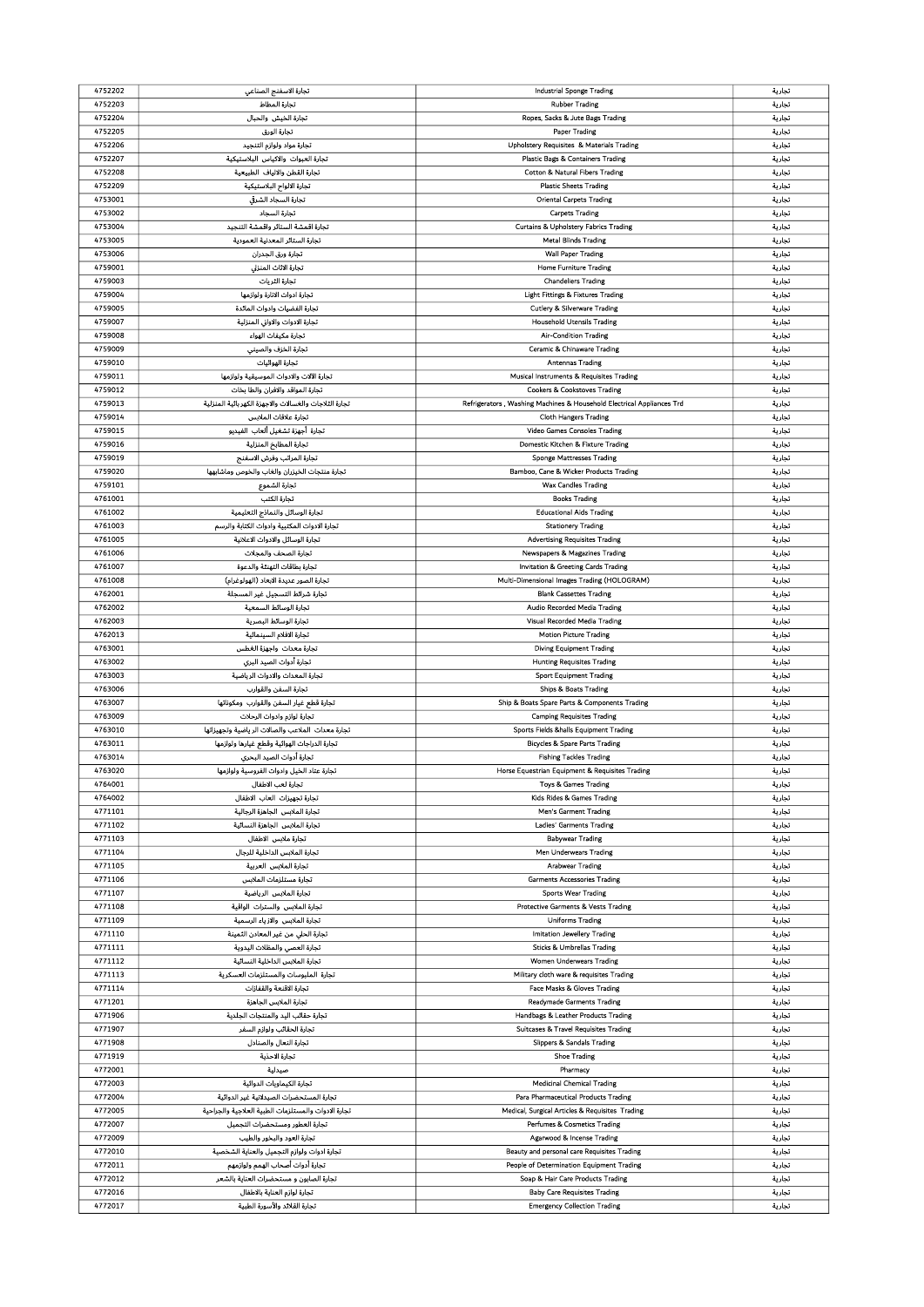| 4772027            | تجارة الادوية البيطرية                                                                         | Veterinary Medicines Trading                                                         | تجارية           |
|--------------------|------------------------------------------------------------------------------------------------|--------------------------------------------------------------------------------------|------------------|
| 4773101            | تجارة آلات وادوات التصوير ولوازمها                                                             | Photographic Equipment & Accessories Trading                                         | تجارية           |
|                    |                                                                                                |                                                                                      |                  |
| 4773103            | تجارة النظارات الطبية والعدسات اللاصقة                                                         | <b>Spectacles &amp; Contact Lenses Trading</b>                                       | تجارية           |
| 4773104            | تجارة افلام ومواد التصوير الفوتوغرافي                                                          | Films & Photography Materials Trading                                                | تجارية           |
| 4773105            | تجارة مواد ولوازم معدات التصوير التخصصية                                                       | Specialized Photographic Equipment & Processing Materials Trading                    | تجارية           |
| 4773106            | تجارة النظارات الشمسية                                                                         | <b>Sunglasses Trading</b>                                                            | تجارية           |
| 4773201            |                                                                                                |                                                                                      |                  |
|                    | تجارة المجوهرات والمصوغات من الذهب والفضة                                                      | Jewellery Trading                                                                    | تجارية           |
| 4773202            | تجارة اللؤلؤ والأحجار الكريمة                                                                  | Pearls & Precious Stones Trading                                                     | تجارية           |
| 4773204            | تجارة الساعات وقطع غيارها                                                                      | Watches & Clocks & Spare Parts Trading                                               | تجارية           |
| 4773301            | تجارة الزهور والنباتات الصناعية                                                                | Artificial Flowers & Plants Trading                                                  | تجارية           |
|                    |                                                                                                |                                                                                      |                  |
| 4773303            | تجارة الحيوانات الماثية والحية                                                                 | <b>Aquatic &amp; live Animals Trading</b>                                            | تجارية           |
| 4773305            | تجارة اغذية الحيوانات والطيور                                                                  | Animals & Birds Feed Trading                                                         | تجارية           |
| 4773306            | تجارة البذور والتقاوي                                                                          | <b>Seeds Trading</b>                                                                 | تجارية           |
|                    |                                                                                                |                                                                                      |                  |
| 4773307            | تجارة الاسمدة الكيماوية                                                                        | <b>Chemical Fertilizer Trading</b>                                                   | تجارية           |
| 4773308            | تجارة الاسمدة العضوية والمصلحات الزراعية                                                       | Organic Fertilizer & Plant Feed Trading                                              | تجارية           |
| 4773309            | تجارة مبيدات الآفات الزراعية                                                                   | <b>Agricultural Pesticides Trading</b>                                               | تجارية           |
|                    |                                                                                                |                                                                                      |                  |
| 4773310            | تجارة مبيدات الآفات المنزلية                                                                   | <b>Insecticides Trading</b>                                                          | تجارية           |
| 4773311            | تجارة المنظفات                                                                                 | <b>Detergents Trading</b>                                                            | تجارية           |
| 4773312            | تجارة ولوازم الحيوانات والطيور                                                                 | Animals and Birds Requisites Trading                                                 | تجارية           |
| 4773315            | تجارة المنتجات القابلة للتحلل الحيوي                                                           | Biodegradable & Compostable Products Trading                                         | تجارية           |
|                    |                                                                                                |                                                                                      |                  |
| 4773316            | تجارة المعقمات والمطهرات                                                                       | <b>Sterilizers &amp; Disinfectants Trading</b>                                       | تجارية           |
| 4773401            | تجارة منتجات البلور (الكريستال)                                                                | <b>Crystal Products Trading</b>                                                      | تجارية           |
| 4773402            | تجارة الهدايا                                                                                  | <b>Gifts Trading</b>                                                                 | تجارية           |
|                    |                                                                                                |                                                                                      |                  |
| 4773403            | تجارة التحف الفنية                                                                             | <b>Novelties Trading</b>                                                             | تجارية           |
| 4773404            | تجارة البراويز والصور واللوحات الفنية                                                          | Paintings & Frames Trading                                                           | تجارية           |
| 4773405            | تجارة الطوابع والعملات القديمة وما شابهها                                                      | Old Postage Stamps & Currencies Trading                                              | تجارية           |
| 4773503            | تجارة المضخات والمحركات والصمامات ولوازمها                                                     | Pumps, Engines, Valves & Spare Parts Trading                                         | تجارية           |
|                    |                                                                                                |                                                                                      |                  |
| 4773504            | تجارة معدات توليد الطاقة الكهر باثية ونقلها وتوزيعها                                           | Power Generation, Transmission & Distribution Equipment Trading                      | تجارية           |
| 4773505            | تجاره معدات واجهزة الحفظ والتبريد                                                              | Refrigeration & Cold Storage Equipment Trading                                       | تجارية           |
| 4773507            | تجارة اجهزة التنقية والتصفية                                                                   | Filters & Purification Devices Trading                                               | تجارية           |
|                    |                                                                                                |                                                                                      |                  |
| 4773509            | تجارة معدات الانارة ولوازمها                                                                   | Lighting Equipment & Requisites Trading                                              | تجارية           |
| 4773510            | تجارة قطع غيار الاجهزة الكهر باثية والالكترونية                                                | Electrical & Electronic Appliances Spare Parts Trading                               | تجارية           |
| 4773512            | تجارة قطع غيار اجهزة التكييف والتبر يد ومكوناتها                                               | Aircondition & Refrigeration Spare Parts Trading                                     | تجارية           |
| 4773513            | تجارة المعدات المكتبية                                                                         | <b>Office Equipment Trading</b>                                                      | تجارية           |
|                    |                                                                                                |                                                                                      |                  |
| 4773514            | تجارة قطع غيار الآلات والمعدات الثقيلة                                                         | Heavy Equipment & Machinery Spare Parts Trading                                      | تجارية           |
| 4773515            | تجارة أجهزة ومعدات عروض الليزر والألعاب النارية                                                | Laser & Fireworks Show Equipment Trading                                             | تجارية           |
| 4773516            | تجارة معدات التهوية وتنقية الهواء المركزية                                                     | Central Ventilators & Air-Filters Trading                                            | تجارية           |
|                    |                                                                                                |                                                                                      |                  |
| 4773601            | تجارة معدات ومكائن الورش وقطع غيارها                                                           | Workshop Equipment, Machinery & Spare Parts Trading                                  | تجارية           |
| 4773602            | تجارة معدات ومكاثن تجهيز المصانع وقطع غيارها                                                   | Industrial Plant Equipment & Spare Parts Trading                                     | تجارية           |
| 4773603            | تجارة معدات وآلات صنع الطوب                                                                    | <b>Bricks Making Equipment Trading</b>                                               | تجارية           |
| 4773604            | تجارة معدات وآلات الطلاء                                                                       | <b>Painting Equipment Trading</b>                                                    | تجارية           |
|                    |                                                                                                |                                                                                      |                  |
| 4773605            | تجارة معدات وآلات المطاحن والمخابز                                                             | <b>Bakeries &amp; Flour Mills Equipment Trading</b>                                  | تجارية           |
| 4773606            | تجارة معدات الغزل والنسج وقطع غياره                                                            | Spinning & Weaving Equipment & Spare Parts Trading                                   | تجارية           |
| 4773607            | تجارة مكاثن الخياطة وقطع غيارها                                                                | Sewing Machines & Spare Parts Trading                                                | تجارية           |
|                    |                                                                                                |                                                                                      |                  |
| 4773608            | تجارة معدات واجهزة القياس والتحكم                                                              | Measuring & Control Systems Trading                                                  | تجارية           |
| 4773609            | تجارة قطع غيار المكائن والمحركات                                                               | Engines & Machinery Spare Parts Trading                                              | تجارية           |
| 4773610            | تجارة الافران العالية والمصاهر                                                                 | <b>Blast Furnaces &amp; Smelters Trading</b>                                         | تجارية           |
| 4773611            | تجارة معدات  وآلات  ازالة ملوحة المياه ولوازمها                                                | Water Desalination Equipment Trading                                                 | تجارية           |
|                    |                                                                                                |                                                                                      |                  |
| 4773612            | تجارة معدات تبر يد المياه وتسخينها                                                             | Water Cooling & Heating Equipment Trading                                            | تجارية           |
| 4773613            | تجارة معدات الطباعة ولوازمها                                                                   | Printing Equipment & Instruments Trading                                             | تجارية           |
| 4773614            | تحارة معدات معالحة المباه وتنقبتها                                                             | Water Treatment Equipment Trading                                                    | تجارية           |
| 4773615            | تجارة قطع غيار معدات وآليات البناء                                                             | Construction Equipment & Machinery Spare Parts Trading                               | تجارية           |
|                    |                                                                                                |                                                                                      |                  |
| 4773616            | تجارة معدات وآلات المزارع والمداجن                                                             | Animal & Poultry Farms Equipment Trading                                             | تجارية           |
| 4773617            | تجارة معدات وادوات محطات الخدمة                                                                | <b>Petrol Station Equipment Trading</b>                                              | تجارية           |
| 4773618            | تجارة انظمة التحكم بانبعاث الكربون                                                             | Carbon Control Systems Trading                                                       | تجارية           |
| 4773619            | تجارة انظمة الحبال المعدنية الانشائية                                                          | Structural Wire Rope Systems Trading                                                 |                  |
|                    |                                                                                                |                                                                                      | تجارية           |
| 4773620            | تجارة أجهزة وأنظمة محاكاة الواقع وصيانتها                                                      | Simulation Equipment & Systems Trading & Maintenance                                 | تجارية           |
| 4773621            | تجارة ألواح تكثيف المياه                                                                       | <b>Hydropanels Trading</b>                                                           | تجارية           |
| 4773701            | تجارة المعدات والمكائن الزراعية ولوازمها                                                       | Agricultural Equipment & Accessories Trading                                         | تجارية           |
| 4773702            |                                                                                                |                                                                                      |                  |
|                    | تجارة قطع غيار الآلات  والمكائن الزراعية                                                       | Agricultural Equipment & Machinery Spare Parts Trading                               | تجارية           |
| 4773703            | تجارة معدات وآليات التشييد والبناء                                                             | <b>Construction Equipment &amp; Machinery Trading</b>                                | تجارية           |
| 4773704            | تجارة معدات واجهزة آبار النفط والغاز الطبيعي وقطع غيارها                                       | Oilfield & Natural Gas Equipment & Spare Parts Trading                               | تجارية           |
| 4773705            | تجارة آلات ومعدات استخراج الثروة الطبيعية                                                      | Natural Extraction Machinery & Equipment Trading                                     | تجارية           |
|                    |                                                                                                |                                                                                      |                  |
| 4773706            | تجارة معدات وآلات التحميل والرفع                                                               | Handling, Loading & Lifting Equipment Trading                                        | تجارية           |
| 4773707            | تجارة معدات الموانيء والارشاد البحري                                                           | Ports & Marine Guide Equipment Trading                                               | تجارية           |
| 4773708            | تجارة قطع غيار الطائرات  ومكوناتها                                                             | Aircraft Spare Parts & Components Trading                                            | تجارية           |
| 4773709            | تجارة قطع غيار القطارات  ومكوناتها                                                             | Trains Spare Parts & Components Trading                                              | تجارية           |
|                    |                                                                                                |                                                                                      |                  |
| 4773710            | تجارة معدات المطارات                                                                           | <b>Airport Equipment Trading</b>                                                     | تجارية           |
| 4773713            | تجارة الطائرات التي تعمل بدون طيار (درون)                                                      | Unmanned Aerial Vehicles (Drone) Trading                                             | تجارية           |
| 4773714            | تجارة الجرارات والآليات الزراعية ولوازمها                                                      | Agricultural Tractors & Machinery Trading                                            | تجارية           |
|                    |                                                                                                |                                                                                      |                  |
| 4773715            | تجارة الطائرات الخفيفة                                                                         | <b>Light Aircrafts Trading</b>                                                       | تجارية           |
| 4773716            | تجارة الطائرات الشراعية وقطع غيارها                                                            | Gliders, Sailplanes & Spare Parts Trading                                            | تجارية           |
| 4773717            | تجارة معدات بناء وتجهيز السكك الحديدية والقطارات وصيانتها                                      | Trains & Railways Construction & Fabrication Equipment Trading & Maintenance         | تجارية           |
| 4773718            | تجارة منصات الحفر البترولية ومعداتها                                                           | Oil Drilling Rigs & Equipment Trading                                                | تجارية           |
|                    |                                                                                                |                                                                                      |                  |
| 4773901            | توزيع الغاز المنزلي                                                                            | Domestic Gas Distribution                                                            | تجارية           |
| 4773902            | تعبثة خزانات الغاز المركزية                                                                    | <b>Central Gas Tanks Filling</b>                                                     | تجارية           |
| 4773903            | تجارة الفحم والحطب                                                                             | Charcoal & Firewood Trading                                                          | تجارية           |
|                    |                                                                                                | Ignition Materials Trading                                                           |                  |
| 4773904            |                                                                                                |                                                                                      | تجارية           |
|                    | تجارة مواد الاشعال                                                                             |                                                                                      |                  |
| 4773905            | تجارة اجهزة النداء العام                                                                       | Paging Receivers Trading                                                             | تجارية           |
| 4773906            | تجارة البطاريات الجافة                                                                         | Dry Batteries Trading                                                                | تجارية           |
|                    |                                                                                                |                                                                                      |                  |
| 4773907            | تجارة لوازم السلامة والصحة المهنية وادواتها                                                    | Occupational Hygiene & Safety Requisites Trading                                     | تجارية           |
| 4773908<br>4773909 | تجارة ادوات المختبرات والمعامل ومستلزماتها<br>تجارة منتجات الالياف البصر ية وملحقاتها ولوازمها | Laboratories Tools & Requisites Trading<br>Fibre Optic Products & Requisites Trading | تجارية<br>تجارية |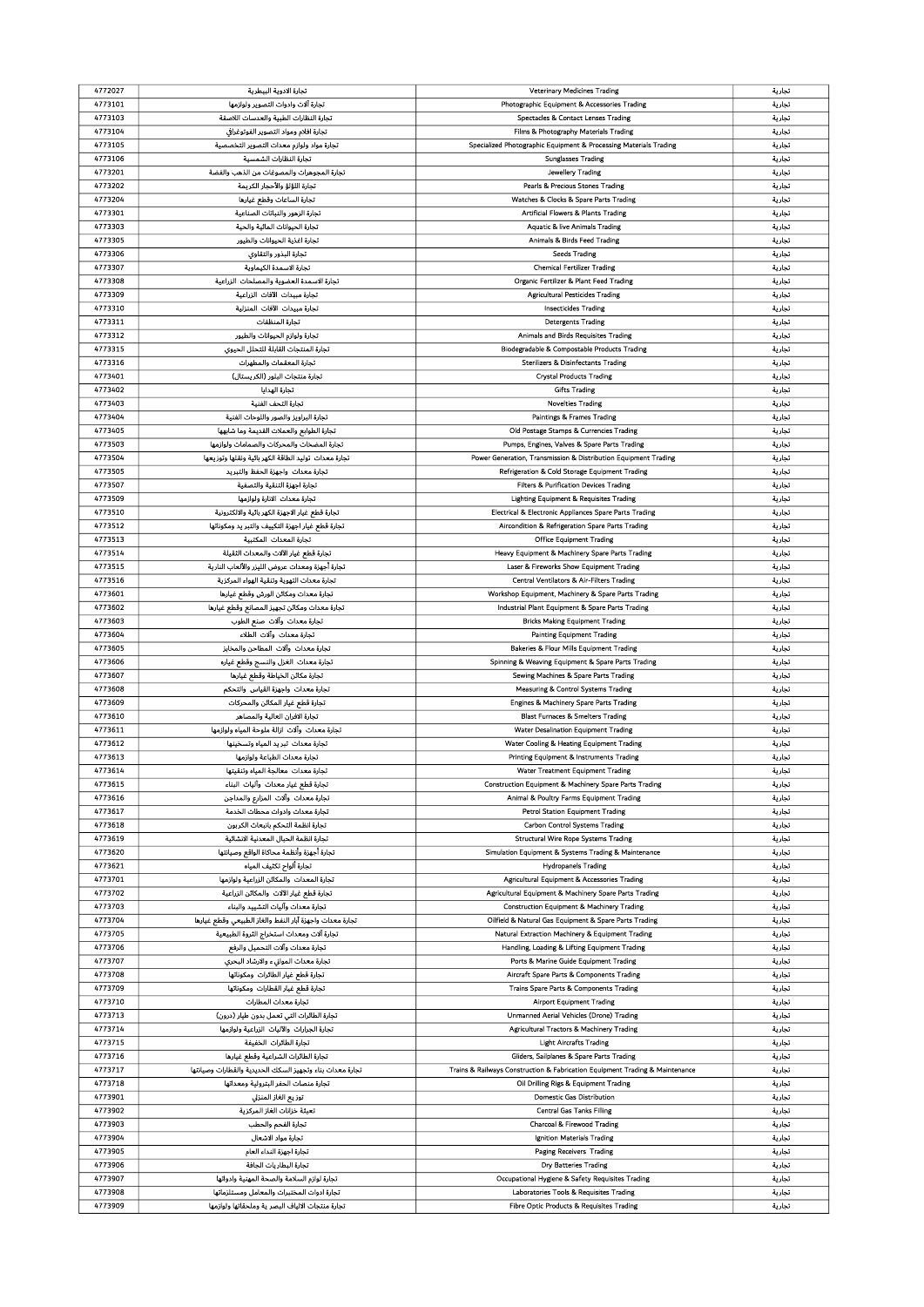| 4773910            | تجارة أجهزة الرصد الفلكي والزلازل والقياس الجوية                             | Astronomy, Earthquakes & Meteorology Monitoring Equipment Trading | تجارية           |
|--------------------|------------------------------------------------------------------------------|-------------------------------------------------------------------|------------------|
| 4773914            | تجارة الموازين والمكابيل                                                     | Scales & Dry Measures Trading                                     | تجارية           |
|                    |                                                                              |                                                                   |                  |
| 4773915            | تجارة ادوات الر باط ولوازمها                                                 | Bolts, Nuts, Screws & Nails Trading                               | تجارية           |
| 4773916            | تجارة معدات واجهزة السلامة واطفاء الحريق                                     | Fire Fighting & Safety Equipment Trading                          | تجارية           |
| 4773918            | تجارة معدات  واجهزة الطاقة الشمسية ولوازمها                                  | Solar Energy Systems & Components Trading                         | تجارية           |
| 4773919            | تجارة المعدات والاجهزة العلمية والمعملية                                     | Scientific & Laboratory Equipment Trading                         | تجارية           |
|                    |                                                                              |                                                                   |                  |
| 4773920            | تجارة الاثاث المكتبى                                                         | <b>Office Furniture Trading</b>                                   | تجارية           |
| 4773921            | تجارة اثاث المدارس والمستشفيات والمختبرات                                    | Schools, Hospitals & Laboratories Furniture Trading               | تجارية           |
| 4773924            | تجارة البطاقات الالكترونية                                                   | <b>Electronic Cards Trading</b>                                   | تجارية           |
| 4773925            | تجاره معدات التجميل والعناية الشخصية                                         | Beauty & Personal Care Equipment Trading                          | تجارية           |
|                    |                                                                              |                                                                   |                  |
| 4773926            | تجارة معدات البيع الآلى                                                      | <b>Vending Machines Trading</b>                                   | تجارية           |
| 4773927            | تجارة معدات المطاعم والمطابخ المركزية                                        | <b>Catering Equipment Trading</b>                                 | تجارية           |
| 4773928            | تجارة معدات تنظيف المدن                                                      | <b>City Cleaning Equipment Trading</b>                            | تجارية           |
|                    |                                                                              |                                                                   |                  |
| 4773929            | تجارة معدات تنظيف المبانى                                                    | <b>Building Cleaning Equipment Trading</b>                        | تجارية           |
| 4773930            | تجارة معدات تنظيف البحار                                                     | Sea Cleaning Equipment Trading                                    | تجارية           |
| 4773931            | تجارة معدات حماية البيثة                                                     | <b>Environment Protection Equipment Trading</b>                   | تجارية           |
| 4773932            |                                                                              |                                                                   |                  |
|                    | تجارة معدات تنظيف الملابس                                                    | Laundry & Dry Cleaning Equipment Trading                          | تجارية           |
| 4773933            | تجارة معدات غسل السيارات وتنظيفها                                            | Auto Washing Equipment Trading                                    | تجارية           |
| 4773935            | تجارة معدات وتركيبات المحال العامة                                           | <b>Shop Fittings Trading</b>                                      | تجارية           |
| 4773936            | تجارة معدات التعبئة والتغليف                                                 | Packing & Packaging Equipment Trading                             | تجارية           |
|                    |                                                                              |                                                                   |                  |
| 4773937            | تجارة معدات حفر الآبار                                                       | Well Drilling Equipment Trading                                   | تجارية           |
| 4773938            | تجارة معدات مكافحة الحشرات والحيوانات                                        | <b>Pest Control Equipment Trading</b>                             | تجارية           |
| 4773939            | تجارة معدات الحدائق                                                          | <b>Garden Equipment Trading</b>                                   | تجارية           |
|                    |                                                                              |                                                                   |                  |
| 4773940            | تجارة اجهزة الطب والجراحة وادواتها                                           | Medical, Surgical Equipment & Instruments Trading                 | تجارية           |
| 4773941            | تجارة اجهزة البيطرة وادواتها                                                 | Veterinary Equipment & Instruments Trading                        | تجارية           |
| 4773942            | تجارة المصاعد والسلالم المتحركة وقطع غيارها                                  | Lifts, Escalators & Spare Parts Trading                           | تجارية           |
| 4773943            | تجارة البوابات والحواجز الآلية ومكوناتها                                     | Automatic Gates & Barriers & Components Trading                   | تجارية           |
|                    |                                                                              |                                                                   |                  |
| 4773944            | تجارة اجهزة الري ومعداتها ولوازمها                                           | Irrigation Equipment & Requisites Trading                         | تجارية           |
| 4773945            | تجارة معدات الرسم الهندسي                                                    | <b>Engineering Designing Instruments Trading</b>                  | تجارية           |
| 4773946            | تجارة البيوت الزراعية ومعداتها ولوازمها                                      | <b>Green Houses &amp; Equipment Trading</b>                       | تجارية           |
|                    |                                                                              |                                                                   |                  |
| 4773947            | تجارة معدات وآلات تهيئة اللحوم والاسماك وتجهيزها                             | Meat & Fish Processing Equipment & Machinery Trading              | تجارية           |
| 4773948            | تجارة الاحواض ومعدات عرض الاسماك والحيوانات البحرية                          | Aquarium & Display Cases Trading                                  | تجارية           |
| 4773949            | تجارة معدات واجهزة الفحص والاختبار                                           | Inspection, Testing Equipment & Devices Trading                   | تجارية           |
|                    |                                                                              |                                                                   |                  |
| 4773950            | تجارة معدات التحميض ولوازمها                                                 | Photographic processing Equipement Trading                        | تجارية           |
| 4773951            | تجارة انظمة الغرف المعقمة                                                    | <b>Cleanroom Systems Trading</b>                                  | تجارية           |
| 4773952            | تجارة الأجهزة والمعدات المصرفية والنقدية                                     | Monetary & Banking Equipment Trading                              | تجارية           |
| 4773953            | تجارة أنظمة تحديد المواقع (جي بي اس )                                        | Global Positioning Systems (G.P.S) Trading                        | تجارية           |
|                    |                                                                              |                                                                   |                  |
| 4773954            | تجارة الاجهزة والمعدات الأمنية                                               | Security Systems & Equipment Trading                              | تجارية           |
| 4773955            | تجارة آلات التخليص وصيانتها                                                  | <b>Franking Machines Trading</b>                                  | تجارية           |
| 4773956            | تجارة أجهزة التقنية المغناطيسية                                              | Magnetic Technology Equipment Trading                             | تجارية           |
|                    |                                                                              |                                                                   |                  |
| 4773957            | تجارة المبادلات الحرارية                                                     | <b>Plate Heat Exchangers Trading</b>                              | تجارية           |
| 4773963            | تجارة المنتجات الورقية                                                       | <b>Paper Products Trading</b>                                     | تجارية           |
| 4773964            | تجارة مواد التعبثة والتغليف                                                  | Packing & Packaging Materials Trading                             | تجارية           |
|                    |                                                                              |                                                                   |                  |
| 4773966            | تجارة الاجهزة الالكترونية الدقيقة                                            | <b>Electronic Precision Instruments Trading</b>                   | تجارية           |
| 4773969            | تجارة أنظمة ومعدات مواقف السيارات                                            | Car Parking Systems & Equipment Trading                           | تجارية           |
| 4773970            | تجارة الأجهزة والمعدات الإشعاعية                                             | <b>Radiation Equipment Trading</b>                                | تجارية           |
| 4773971            | تجارة معدات وأجهزة الإنقاذ                                                   | <b>Life Saving Equipment Trading</b>                              | تجارية           |
|                    |                                                                              |                                                                   |                  |
| 4773973            | تجارة المناطيد                                                               | <b>Balloons Trading</b>                                           | تجارية           |
| 4773974            | تجارة مكونات وقطع غيار الأقمار الصناعية                                      | Satellites' Components & Spare Parts Trading                      |                  |
| 4773976            |                                                                              |                                                                   | تجارية           |
|                    |                                                                              |                                                                   |                  |
|                    | تجارة كباثن ومعدات التعقيم                                                   | Disinfecting Booths & Equipment Trading                           | تجارية           |
| 4773977            | تجارة أجهزة الرصد والاجسام والتقنيات الفضائية                                | Tracking Equipment & Objects & Space Technology Trading           | تجارية           |
| 4773978            | تجارة الأحجار النيزكية                                                       | <b>Meteorite Trading</b>                                          | تجارية           |
| 4773979            | تجارة الموارد الفضائية                                                       | <b>Space Resource Trading</b>                                     | تجارية           |
|                    |                                                                              |                                                                   |                  |
| 4773988            | تجارة أجهزة ومعدات تنمية القدرات العقلية                                     | Mind Abilities Development Equipment Trading                      | تجارية           |
| 4774001            | تجارة الاثاث المستعمل                                                        | <b>Used Furniture Trading</b>                                     | تجارية           |
| 4774002            | تجارة الحلي والمصوغات المستعملة                                              | <b>Used Jewellery Trading</b>                                     | تجارية           |
| 4774003            |                                                                              |                                                                   |                  |
|                    | تجارة الأجهزة والأدوات الكهر باثية والإلكترونية المستعملة                    | Used Electrical & Electronic Appliances Trading                   | تجارية           |
| 4774005            | تجارة الأدوات والأوانى المنزلية المستعملة                                    | <b>Used Household Utensils Trading</b>                            | تجارية           |
| 4774006            | تجارة معدات وآليات البناء المستعملة                                          | Used Building Machinery & Equipment Trading                       | تجارية           |
| 4774007            | تجارة المعدات والآليات الثقيلة المستعملة                                     | Used Heavy Equipment & Machinery Trading                          | تجارية           |
|                    |                                                                              |                                                                   |                  |
| 4774009            | تجارة الملابس والمستلزمات الشخصية المستعملة                                  | Used Cloth & Personal Items Trading                               | تجارية           |
| 4791012            | بيع البضائع باستخدام القوائم المصورة (الكاتلوجات)                            | Purchasing Through Catalogue Services                             | تجارية           |
| 4921001            | نقل الركاب  بالحافلات العامة داخل المدينة                                    | Urban public Buses Service                                        | تجارية           |
| 4922001            | نقل الركاب بالحافلات على الخطوط الدولية                                      | International Buses Service                                       | تجارية           |
|                    |                                                                              |                                                                   |                  |
| 4922002            | نقل الركاب بالحافلات العامة بين المدن                                        | Inter Urban public Buses Service                                  | تجارية           |
| 4922003            | نقل الركاب بسيارات الاجرة                                                    | <b>Taxi Services</b>                                              | تجارية           |
| 4922004            | نقل الركاب بالسيارات الفخمة                                                  | <b>Luxury Motor Vehicles Services</b>                             | تجارية           |
|                    |                                                                              |                                                                   |                  |
| 4922006            | نقل الركاب بالحافلات المؤجرة                                                 | Passengers Transport by Rented Buses                              | تجارية           |
| 4922007            | نقل الركاب بالحافلات السياحية                                                | <b>Transport By Tour Buses</b>                                    | تجارية           |
| 4922008            | النقل المدرسي                                                                | School Transport                                                  | تجارية           |
| 4922010            | خدمة نقل الركاب عن طر  يق الانصال أو الوسائط الالكترونية أو التطبيقات الذكية | Transport Services by Electronic Media & Smart Apps.              | تجارية           |
|                    |                                                                              |                                                                   |                  |
| 4922011            | نقل الركاب بالسيارات الكلاسيكية                                              | Passenger Transport by Classic Cars                               | تجارية           |
| 4922012            | خدمات نقل المرضى وكبار السن في غير الحالات الطارئة                           | Non-emergency Transport of Patients & Elders                      | تجارية           |
| 4923002            | النقل البرى للمواد الأولية                                                   | Raw Materials Transport by Road                                   | تجارية           |
|                    |                                                                              |                                                                   |                  |
| 4923003            | نقل الأثاث الجديد والمستعمل                                                  | New & Used Furniture Removal                                      | تجارية           |
| 4923005            | نقل المياه                                                                   | <b>Water Transport</b>                                            | تجارية           |
| 4923006            | النقل بالمركبات المخصصة للتبريد                                              | <b>Transport by Refrigerator Trucks</b>                           | تجارية           |
| 4923007            |                                                                              |                                                                   |                  |
|                    | النقل بالمركبات ذات الأغراض المتخصصة                                         | <b>Transport by Specialized Trucks</b>                            | تجارية           |
| 4923008            | نقل المواد الخطرة                                                            | <b>Hazardous Materials Transport</b>                              | تجارية           |
| 4923009            | نقل البضائع بالشاحنات الثقيلة                                                | Cargo Transport by Heavy Trucks                                   | تجارية           |
| 4923010            | نقل البضائع بالشاحنات الخفيفة                                                | Cargo Transport by Light Trucks                                   | تجاربة           |
|                    |                                                                              |                                                                   |                  |
| 4923012<br>4923015 | نقل المواد الإشعاعية<br>نقل الحيوانات                                        | Radioactive Materials Transport<br><b>Animals Transport</b>       | تجارية<br>تجارية |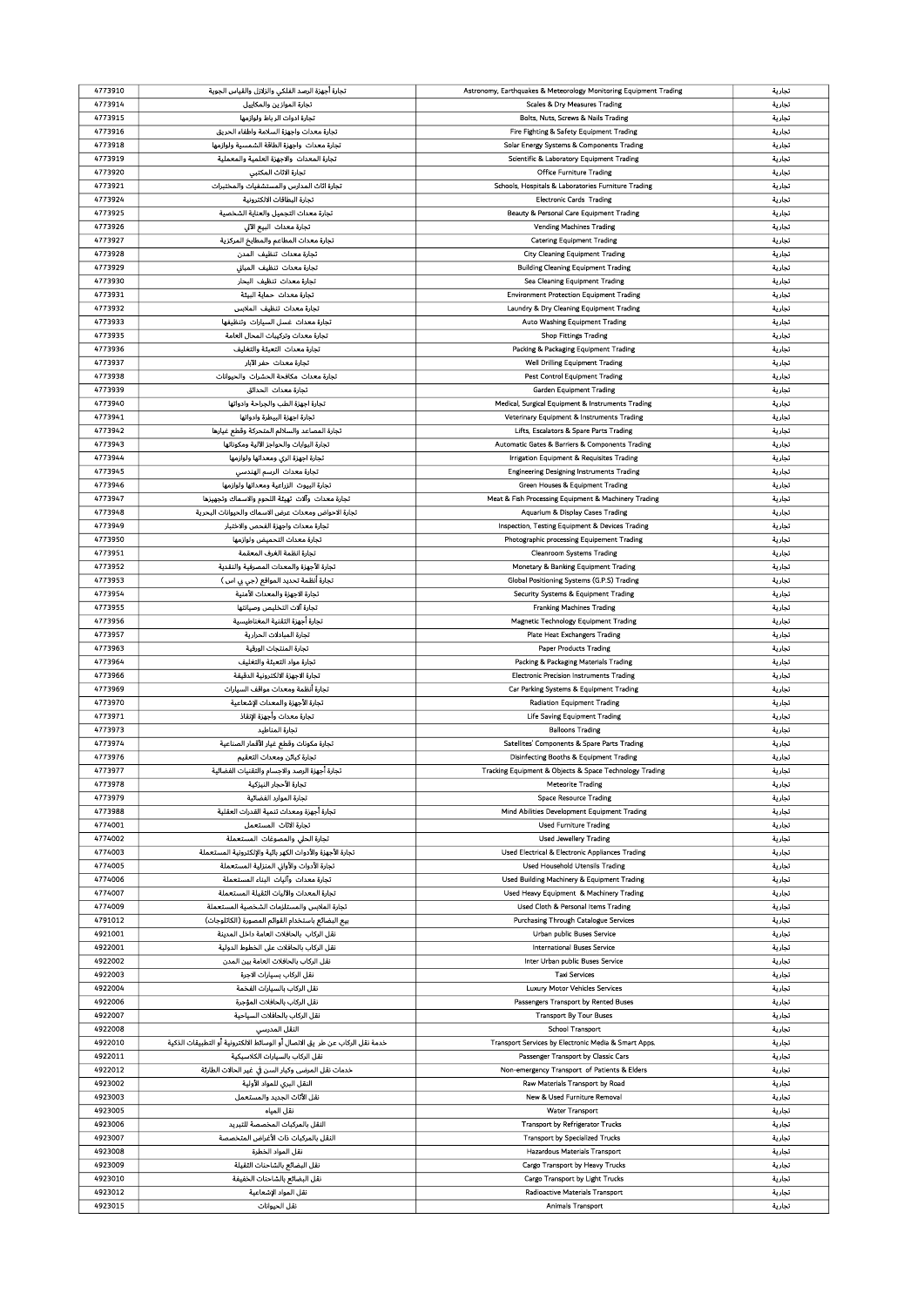| 4923016 | نقل الأعلاف والأغذية الحيوانية                           | Fodder & Animal Feed Transport                                | تجارية |
|---------|----------------------------------------------------------|---------------------------------------------------------------|--------|
| 4923017 | نقل المركبات                                             | Motor Vehicles Transportation                                 | تجارية |
|         |                                                          |                                                               |        |
| 4923018 | نقل الكيماويات ومخلفاتها                                 | <b>Chemicals&amp; Wastes Transportation</b>                   | تجارية |
| 4923019 | نقل المواد البيولوجية                                    | <b>Biological Materials Transport</b>                         | تجارية |
| 4923020 | نقل مخلفات زيوت التزليق والبترول                         | Lubricants & Petroleum Wastes Transport                       | تجارية |
| 4923101 | نقل المواد المتفجرة                                      | <b>Explosive Materials Transport</b>                          | تجارية |
|         |                                                          | Sea Transport of Oil & Petroleum Products by Oil Tankers      |        |
| 5012004 | النقل البحرى للبترول ومنتجاته بواسطة ناقلات النفط        |                                                               | تجارية |
| 5012005 | النقل البحري للمواد الإشعاعية و الكيماوية والبيولوجية    | Sea Transport of Radioactive, Chemical & Biological Materials | تجارية |
| 5110001 | خطوط طيران للنقل الجوى للركاب والبضائع                   | Air Lines Of Passengers & Cargo Transportation                | تجارية |
| 5120001 | النقل الجوي العارض للركاب والبضائع                       | Charters for Passengers & Cargo                               | تجارية |
| 5120003 |                                                          | Spacecraft Launch & Return Services                           |        |
|         | خدمات إطلاق وعودة المركبات والأجسام الفضائية             |                                                               | تجارية |
| 5224002 | خدمات الشحن البحري للبضائع                               | Sea Cargo Services                                            | تجارية |
| 5224003 | خدمات الشحن الجوى للبضائع                                | Air Cargo Services                                            | تجارية |
| 5224006 | خدمات تحميل احوية الشحن وتفريغها                         | Shipping Containers Loading & Unloading Services              | تجارية |
| 5229015 | وكيل وسائل النقل البرى                                   | <b>Land Transport Agent</b>                                   |        |
|         |                                                          |                                                               | تجارية |
| 5229016 | وكيل عام معتمد لخط طيران جوي أو أكثر                     | Appointed General Agent For Airline/Airlines                  | تجارية |
| 5229017 | وكيل خطوط ملاحية بحرية                                   | Sea Shipping Lines Agents                                     | تجارية |
| 5229018 | وكيل خطوط شحن جوى                                        | Air Cargo Agent                                               | تجارية |
| 5229019 |                                                          | International Airline Representative Office                   |        |
|         | مكتب خطوط طيران دولية                                    |                                                               | تجارية |
| 5229101 | وسيط شحن                                                 | Freight Broker                                                | تجارية |
| 5320001 | اصدار الطوابع البريدية                                   | <b>Stamps Issue</b>                                           | تجارية |
| 5320002 | نقل بعائث بريد الرسائل                                   | Letters & Post Items Delivery                                 | تجارية |
| 5320004 |                                                          | <b>Full Service Postal Agency</b>                             |        |
|         | وكالة بريدية كاملة الخدمة                                |                                                               | تجارية |
| 5320005 | وكالة بريدية جزئية                                       | Sub- Postal Agency                                            | تجارية |
| 5320007 | نقل الوثائق والمستندات                                   | <b>Documents Delivery</b>                                     | تجارية |
| 5320008 | بيع وشراء طوابع الهواة                                   | Sale & Purchase of Philatelic Stamps                          | تجارية |
|         |                                                          |                                                               |        |
| 5320009 | نقل الطرود                                               | <b>Parcels Delivery</b>                                       | تجارية |
| 5510001 | فندق                                                     | Hotel                                                         | تجارية |
| 5510004 | فندق عائم                                                | <b>Floating Hotel</b>                                         | تجارية |
| 5510009 | فندق إقتصادي                                             | <b>Economy Hotel</b>                                          | تجارية |
|         |                                                          |                                                               |        |
| 5629004 | تعهدات تزويد السفن والبواخر                              | <b>Ship Chandlers</b>                                         | تجارية |
| 5913003 | توزيع الوسائط البصرية                                    | Visual Recorded Media Distribution                            | تجارية |
| 5920006 | توزيع الوسائط السمعية                                    | Audio Recorded Media Distribution                             | تجارية |
| 6499001 | الاستثمار في المشروعات التجار ية وتأسيسها وادارتها       |                                                               |        |
|         |                                                          | Investment in Commercial Enterprises & Management             | تجارية |
| 6499002 | الاستثمار فى المشروعات الصناعية وتأسيسها وادارتها        | Investment in Industrial Enterprises & Management             | تجارية |
| 6499003 | الاستثمار فى المشروعات الزراعية وتأسيسها وادارتها        | Investment in Agricultural Enterprises & Management           | تجارية |
| 6499005 | الاستثمار فى المشروعات السياحية و تأسيسها و إدارتها      | Investment in Tourist Enterprises & Management                | تجارية |
| 6499008 | الاستثمار في مشروعات الطاقة وتأسيسها و إدارتها           | Investment in Energy Enterprises & Management                 |        |
|         |                                                          |                                                               | تجارية |
| 6499009 | الاستثمار في  مشروعات الخدمات الصحية و تأسيسها و ادارتها | Investment in Healthcare Enterprises & Development            | تجارية |
| 6499010 | الاستثمار في المشروعات التعليمية وتأسيسها وإدارتها       | Investment in Educational Enterprises & Management            | تجارية |
| 6499011 | الإستثمار في المشروعات الر ياضية و تطويرها               | Investment in Sport Enterprises & Development                 | تجارية |
| 6499017 | الإستثمار في مشروعات المياه وتطويرها                     | Investment in Water Enterprises & Development                 | تجارية |
|         |                                                          |                                                               |        |
|         |                                                          |                                                               |        |
| 6499018 | الاستثمار في مشروعات تجارة التجزئة وتأسيسها وادارتها     | Investment in Retail Trade Enterprises & Management           | تجارية |
| 6499020 | الاستثمار في مشروعات النفط والغاز الطبيعي                | Investment in Oil & Natural Gas Projects                      | تجارية |
| 6499024 | الإستثمار في مشروعات الفضاء الخارجي                      | Investment in Outer Space Projects                            | تجارية |
|         |                                                          |                                                               |        |
| 6810001 | شراءالاراضي والعقارات وبيعها                             | Buying and selling of real estate                             | تجارية |
| 6810004 | مجمع تجاري                                               | <b>Commercial Complex</b>                                     | تجارية |
| 6810005 | مركز تسوق                                                | Shopping Center (Mall)                                        | تجارية |
| 6810011 | مركز تسوق (أوتليت)                                       | Outlet Mall                                                   | تجارية |
| 8010002 |                                                          |                                                               |        |
|         | نقل النقود والمجوهرات والأشياء الثمينة                   | Money & Valuables Transport Services                          | تجارية |
|         |                                                          |                                                               |        |
| 0220001 | انتاج الفحم النباتي وتعبئته                              | Charcoal Production & Packaging                               | صناعية |
| 0810001 | تشغيل مقالع الأحجار                                      | <b>Stone Quarries Operation</b>                               | صناعية |
| 0810005 |                                                          | Sand Quarrying                                                | صناعية |
|         | استخراج الرمل                                            |                                                               |        |
| 0810006 | استخراج الحصى                                            | Pebble Quarrying                                              | صناعية |
| 0810007 | استخراج الجبس                                            | <b>Gypsum Mining</b>                                          | صناعية |
| 0810008 | استخراج الحجر الجيري                                     | Limestone Quarrying                                           | صناعية |
| 0891004 | استخراج الاسمدة الطبيعية                                 | <b>Natural Manures Extraction</b>                             | صناعية |
|         |                                                          |                                                               |        |
| 0893001 | استخراج الملح وجرشه وغربلته                              | Salt Extraction, Grinding & Sifting                           | صناعية |
| 0899001 | التعدين البحري                                           | <b>Marine Mining</b>                                          | صناعية |
| 0910102 | حفر الآبار وتطوير حقول النفط والغاز الطبيعي خارج الدولة  | Well Drilling & Oil & Natural Gas Development Abroad          | صناعية |
| 1010101 | ذبح الحيوانات وتهيئة لحومها                              | <b>Slaughtering &amp; Meat Preparing</b>                      | صناعية |
| 1010102 |                                                          | <b>Meat Products Manufacturing</b>                            | صناعية |
|         | صناعة منتجات اللحوم                                      |                                                               |        |
| 1010103 | تبر يد اللحوم وتجميدها                                   | <b>Meat Freezing</b>                                          | صناعية |
| 1010901 | ذبح الدواجن وتهيئتها وتجميدها                            | Poultry Slaughtering & Processing                             | صناعية |
| 1010902 | صناعة منتجات لحوم الدواجن                                | <b>Poultry Products Manufacturing</b>                         | صناعية |
| 1020001 | تعليب الاسماك والاغذية البحرية وحفظها                    | Fish & Seafood Canning & preserving                           | صناعية |
|         |                                                          |                                                               |        |
| 1020002 | تجميد الاسماك والاغذية البحرية                           | Fish & Seafood Freezing                                       | صناعية |
| 1020003 | تصنيع وتجهيز الأسماك على السفن المتخصصة                  | Fish & Seafood Processing Vessels                             | صناعية |
| 1030001 | تعليب الفواكه وتعبثتها                                   | Fruit Canning & Packaging                                     | صناعية |
| 1030002 | تعليب البقول والخضار وتعبئتها                            | Vegetables & Legumes Canning & Packaging                      | صناعية |
|         |                                                          |                                                               |        |
| 1030003 | صناعة معجون الطماطم                                      | <b>Tomato Paste Manufacturing</b>                             | صناعية |
| 1030005 | تعبثة الفواكه والخضار المجففة                            | Dry Fruit & Vegetables Packaging                              | صناعية |
| 1030006 | صناعة رقائق البطاطس                                      | <b>Potato Chips Manufacturing</b>                             | صناعية |
| 1030007 | تجهيز وتعبثة التمور                                      | Dates Preparing & Packaging                                   | صناعية |
|         |                                                          |                                                               |        |
| 1030008 | تجميد الفواكه والخضار                                    | Fruit & Vegetables Freezing                                   | صناعية |
| 1030009 | صناعة عصير الفواكه                                       | Fruit Juices Manufacturing                                    | صناعية |
| 1030011 | صناعة منتجات التمور                                      | Date Products Manufacturing                                   | صناعية |
| 1030012 |                                                          |                                                               |        |
|         | صناعة المربى                                             | Jam Manufacturing                                             | صناعية |
| 1030013 | صناعة المخللات                                           | <b>Pickle Processing</b>                                      | صناعية |
| 1030101 | تجفيف البلح وتعبثته                                      | Dates Drying & Packaging                                      | صناعية |
| 1040101 | صناعة الزيوت النباتية وتكريرها                           | Vegetable Oil Manufacturing & Refining                        | صناعية |
| 1040102 | صناعة السمن النباتي                                      | Vegetable Ghee Manufacturing                                  | صناعية |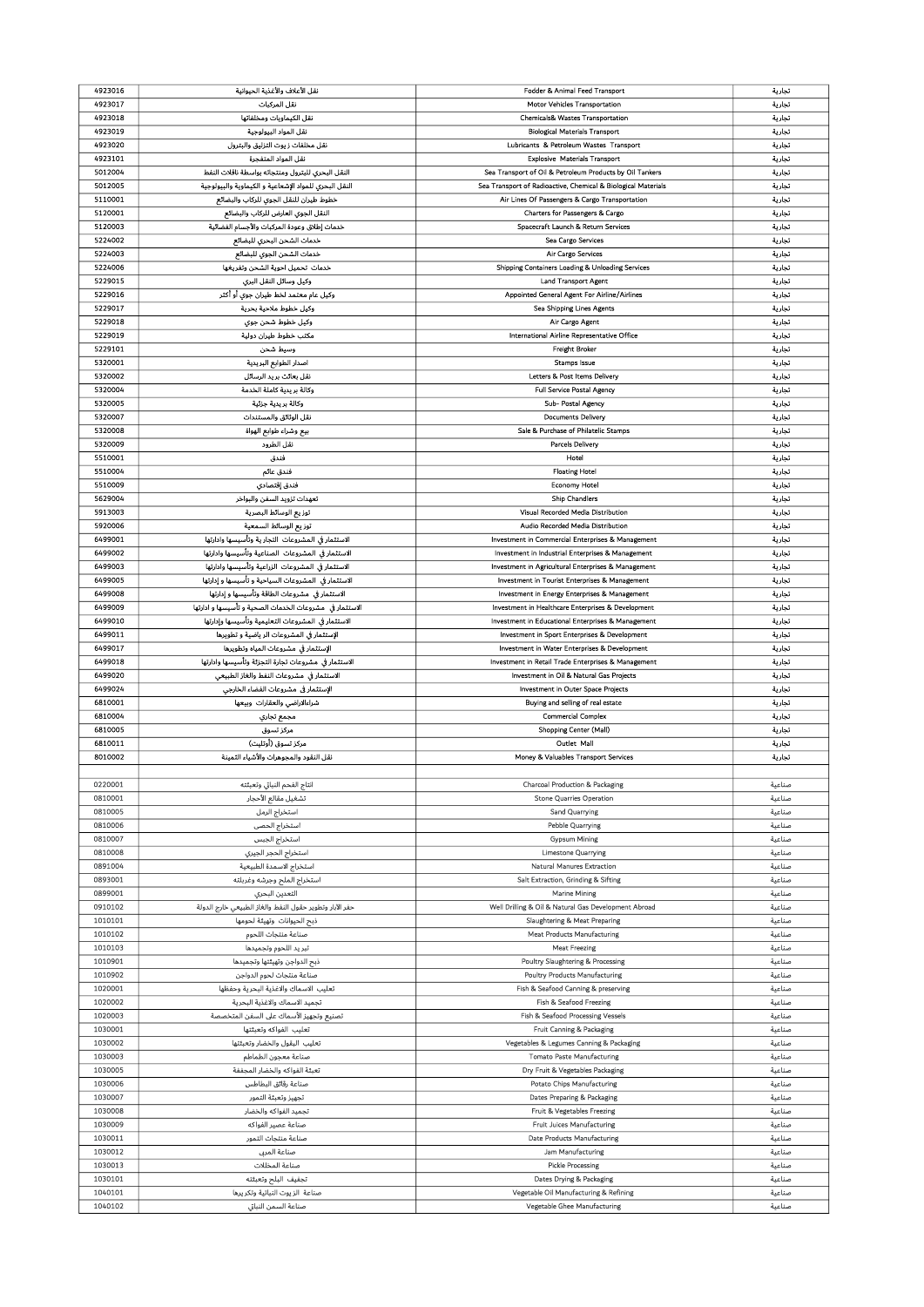| 1040201 | صناعة الدهون والز يوت الحيوانية                 | Animal Oil & Fat Manufacturing                            | صناعية           |
|---------|-------------------------------------------------|-----------------------------------------------------------|------------------|
|         |                                                 |                                                           |                  |
| 1040902 | تعبثة الز يوث والدهون النباتية والحيوانية       | Vegetable, Animal Oil & Fat Refilling                     | صناعية           |
| 1050001 | صناعة وتعبثة الألبان ومنتجاتها                  | Dairy Products Manufacturing                              | صناعية           |
| 1050002 | صناعة الزبد الطبيعي                             | <b>Butter Manufacturing</b>                               | صناعية           |
|         |                                                 |                                                           |                  |
| 1050003 | صناعة الجبن                                     | <b>Cheese Manufacturing</b>                               | صناعية           |
| 1050004 | صناعة اللبن الرائب (الزبادي)                    | <b>Yogurt Manufacturing</b>                               | صناعية           |
| 1050005 | صناعة القشدة                                    | Cream Of Milk Manufacturing                               | صناعية           |
|         | صناعة المثلحات                                  |                                                           |                  |
| 1050006 |                                                 | Ice Cream Manufacturing                                   | صناعية           |
| 1061001 | طحن الحيوب والغلال                              | <b>Grain Mills</b>                                        | صناعية           |
| 1061002 | خلط وتهيثة الدقيق                               | <b>Flour Mills</b>                                        | صناعية           |
|         |                                                 |                                                           |                  |
| 1061003 | انتاج الاغذية الجافة من الحبوب                  | <b>Cereal Food Manufacturing</b>                          | صناعية           |
| 1061005 | تقشير الارز وتبييضه وتلميعه                     | Rice Husking & Polishing                                  | صناعية           |
| 1061010 | صناعة الذرة المنفوخة                            | <b>Cheese Balls Manufacturing</b>                         | صناعية           |
|         |                                                 |                                                           |                  |
| 1061101 | إنتاج مسحوق الصمغ                               | <b>Gum Powder Manufacturing</b>                           | صناعية           |
| 1071001 | صناعة منتجات المخابز                            | <b>Bakery Products Manufacturing</b>                      | صناعية           |
| 1071002 | صناعة الفطائر والحلويات                         | Pastry & Sweets Manufacturing                             | صناعية           |
|         |                                                 |                                                           |                  |
| 1071005 | صناعة البسكويت                                  | <b>Biscuit Manufacturing</b>                              | صناعية           |
| 1072001 | تكر ير السكر الخام                              | <b>Crude Sugar Refining</b>                               | صناعية           |
| 1072002 | صناعة مكعبات السكر                              | Sugar Cubes Manufacturing                                 | صناعية           |
|         |                                                 |                                                           |                  |
| 1073102 | صناعة الحلويات من الكاكاو والشيكولاته           | Cocoa & Chocolate Candies Manufacturing                   | صناعية           |
| 1073901 | صناعة الشيكولانه والحلويات السكرية              | Chocolate & Sugar Candies Manufacturing                   | صناعية           |
| 1073902 | صناعة الحلاوة الطحينية                          | Sesame Halva Manufacturing                                | صناعية           |
|         |                                                 |                                                           |                  |
| 1074001 | صناعة المعكرونة والشعير ية ومايماثلها           | Pasta & Macaroni Manufacturing                            | صناعية           |
| 1074005 | صناعة اللفائف                                   | <b>Spring Rolls Manufacturing</b>                         | صناعية           |
| 1079002 | تكرير ملح الطعام                                | <b>Salt Refining</b>                                      | صناعية           |
|         |                                                 |                                                           |                  |
| 1079011 | صناعة اغذية الاطفال                             | <b>Baby Food Manufacturing</b>                            | صناعية           |
| 1079012 | صناعة المنكهات والملونات ومكسبات الطعم والرائحة | Flavors, Colorants & Fragrances Manufacturing             | صناعية           |
| 1079013 | صناعة المايونيز                                 | Mayonnaise Manufacturing                                  | صناعية           |
|         |                                                 |                                                           |                  |
| 1079015 | صناعة الصلصة الحارة                             | <b>Hot Sauce Manufacturing</b>                            | صناعية           |
| 1079017 | صناعة الخل                                      | Vinegar Manufacturing                                     | صناعية           |
| 1079018 | صناعة الطحينة                                   | <b>Tahina Manufacturing</b>                               | صناعية           |
|         |                                                 |                                                           |                  |
| 1079022 | صناعة الحساء والمرق                             | Soups & Broths Manufacturing                              | صناعية           |
| 1079029 | صناعة الأغذية ذات المكونات المتجانسة            | Foods Containing Homogenized Ingredients Manufacturing    | صناعية           |
|         |                                                 |                                                           |                  |
| 1079030 | صناعة المكملات الغذائية                         | <b>Food Supplements Manufacturing</b>                     | صناعية           |
| 1079031 | صناعة الاغذية الطبيعية                          | Natural (organic) Food Manufacturing                      | صناعية           |
| 1079032 | صناعة مساحيق المنتجات الغذائية                  | Powdered Food Products manufacturing                      | صناعية           |
|         |                                                 |                                                           |                  |
| 1079102 | مزج وتعبثة الخلطات المجففة للعصائر والمثلجات    | Juice, Ice cream & Dry Mixes Processing                   | صناعية           |
| 1079103 | صناعة مكعبات الملح                              | <b>Salt Cubes Manufacturing</b>                           | صناعية           |
| 1080001 | صناعة الاعلاف                                   | <b>Fodder Manufacturing</b>                               | صناعية           |
|         |                                                 |                                                           |                  |
| 1080002 | صناعة اغذية الحيوانات والطيور                   | Animal & Birds Feed Manufacturing                         | صناعية           |
| 1104101 | صناعة شراب الشعير الخالي من الكحول              | Non- Alcoholic Malt Beverage Manufacturing                | صناعية           |
| 1104201 | إنتاج المياه                                    | <b>Water Production</b>                                   | صناعية           |
|         |                                                 |                                                           |                  |
| 1104202 | تنقية مياه الشرب وتصفيتها                       | Purification Of Potable Water                             | صناعية           |
| 1104203 | صناعة المياه الغازية                            | <b>Carbonated Water Manufacturing</b>                     | صناعية           |
|         |                                                 |                                                           |                  |
|         |                                                 |                                                           |                  |
| 1104204 | صناعة المشروبات الغازية                         | <b>Soft Drinks Manufacturing</b>                          | صناعية           |
| 1104902 | صناعة شراب الفواكه                              | Fruit Flavored Drinks Manufacturing                       | صناعية           |
| 1104904 |                                                 | Instant & Liquid Coffee Preparation                       | صناعية           |
|         | تجهيز القهوة سريعة التحضير والسائلة             |                                                           |                  |
| 1104905 | تجهيز الشاي سريع التحضير                        | Instant Tea Preparation                                   | صناعية           |
| 1104906 | تجهيز الصلصة والبهارات والتوابل                 | Sauces, Spreads & Condiments Preparation                  | صناعية           |
|         |                                                 |                                                           |                  |
| 1104907 | صناعة الشاي المثلج                              | Iced Tea Manufacturing                                    | صناعية           |
| 1200001 | صناعة لفافات التبغ (السجاير)                    | <b>Cigarettes Manufacturing</b>                           | صناعية           |
| 1200002 | صناعة التبغ المعالج                             | <b>Treated Tobacco Manufacturing</b>                      | صناعية           |
|         | صناعة خبوط الحياكة                              |                                                           |                  |
| 1311002 |                                                 | Sewing Yarn Manufacturing                                 | صناعية           |
| 1311005 | صناعة حبك الشرائط والمزركشات  وما يماثلها       | Lace & Band Crochet Manufacturing                         | صناعية           |
| 1311007 | صباغة الخيوط والمنسوجات وتجهيزها                | Yarn, Textiles Dyeing & Processing                        | صناعية           |
|         |                                                 |                                                           |                  |
| 1312001 | نسج القطن والصوف                                | Cotton, Wool Spinning & Weaving                           | صناعية           |
| 1392001 | صناعة الخيام والمظلات والطرابيل                 | Tents, Awnings & Tarpaulin Manufacturing                  | صناعية           |
| 1392002 | صناعة المفارش المنزلية                          | Bed Sheets & Household Linen Manufacturing                | صناعية           |
| 1392004 | صناعة المناشف والفوط                            | <b>Towels Manufacturing</b>                               | صناعية           |
|         |                                                 |                                                           |                  |
| 1392005 | صناعة مفارش السيارات                            | Auto Upholstery Manufacturing                             | صناعية           |
| 1392007 | صناعة المطرزات                                  | Fabrics & Textiles Embroidering                           | صناعية           |
| 1392008 | صناعة المخدات والوسائد                          |                                                           | صناعية           |
|         |                                                 | Pillows & Cushions Manufacturing                          |                  |
| 1392009 | صناعة الاعلام                                   | <b>Flags Manufacturing</b>                                | صناعية           |
| 1392015 | صناعة أدوات الحماية والحواجز البحرية            | Marine Protection & Demarcation Products Manufacturing    | صناعية           |
| 1393001 | صناعة السجاد                                    | <b>Carpets Manufacturing</b>                              | صناعية           |
|         |                                                 |                                                           |                  |
| 1393002 | صناعة الحصر والبسط                              | Mats & Rugs Manufacturing                                 | صناعية           |
| 1394001 | صناعة الحبال وما يماثلها                        | <b>Ropes Manufacturing</b>                                | صناعية           |
|         |                                                 |                                                           |                  |
| 1394002 | صناعة الشباك                                    | <b>Nets Manufacturing</b>                                 | صناعية           |
| 1399001 | صناعة الأنسجة والألياف للأغراض التخصصية         | Special Purposes Fabrics & Fibers Manufacturing           | صناعية           |
| 1399015 | صناعة المنسوجات الاخرى                          | Manufacture Of Other Textiles                             | صناعية           |
| 1410101 |                                                 | Men's Underwears Manufacturing                            | صناعية           |
|         | صناعة الملابس الداخلية للرجال                   |                                                           |                  |
| 1410102 | صناعة الملابس الخارجية الرجالية                 | Men's Outerwear Manufacturing                             | صناعية           |
| 1410104 | صناعة الملابس الخارجية للأطفال                  | Children Outerwear Manufacturing                          | صناعية           |
|         |                                                 |                                                           |                  |
| 1410105 | صناعة الملابس الداخلية للاطفال                  | Children's Underwears Manufacturing                       | صناعية           |
| 1410106 | صناعة الملابس الخارجية النسائية                 | Women Outerwear Manufacturing                             | صناعية           |
| 1410107 | صناعة الملابس الداخلية النسائية                 | Ladies' Underwears Manufacturing                          | صناعية           |
|         |                                                 |                                                           |                  |
| 1410110 | صناعة البشوت والعباءات                          | Arabic Gown Manufacturing                                 | صناعية           |
| 1410111 | صناعة الملابس والسترات الواقية                  | Protective Garments & Vest Manufacturing                  | صناعية           |
| 1410112 | صناعة الملابس الرياضية                          | <b>Sports Wears Manufacturing</b>                         | صناعية           |
|         |                                                 |                                                           |                  |
| 1410113 | صناعة الملابس والازياء الرسمية                  | <b>Uniforms Manufacturing</b>                             | صناعية           |
| 1410114 | صناعة المعاطف والسترات                          | Jackets & Overcoats Manufacturing                         | صناعية           |
| 1410115 | صناعة القفازات                                  |                                                           |                  |
| 1410116 | صناعة الجوارب                                   | <b>Gloves Manufacturing</b><br><b>Socks Manufacturing</b> | صناعية<br>صناعية |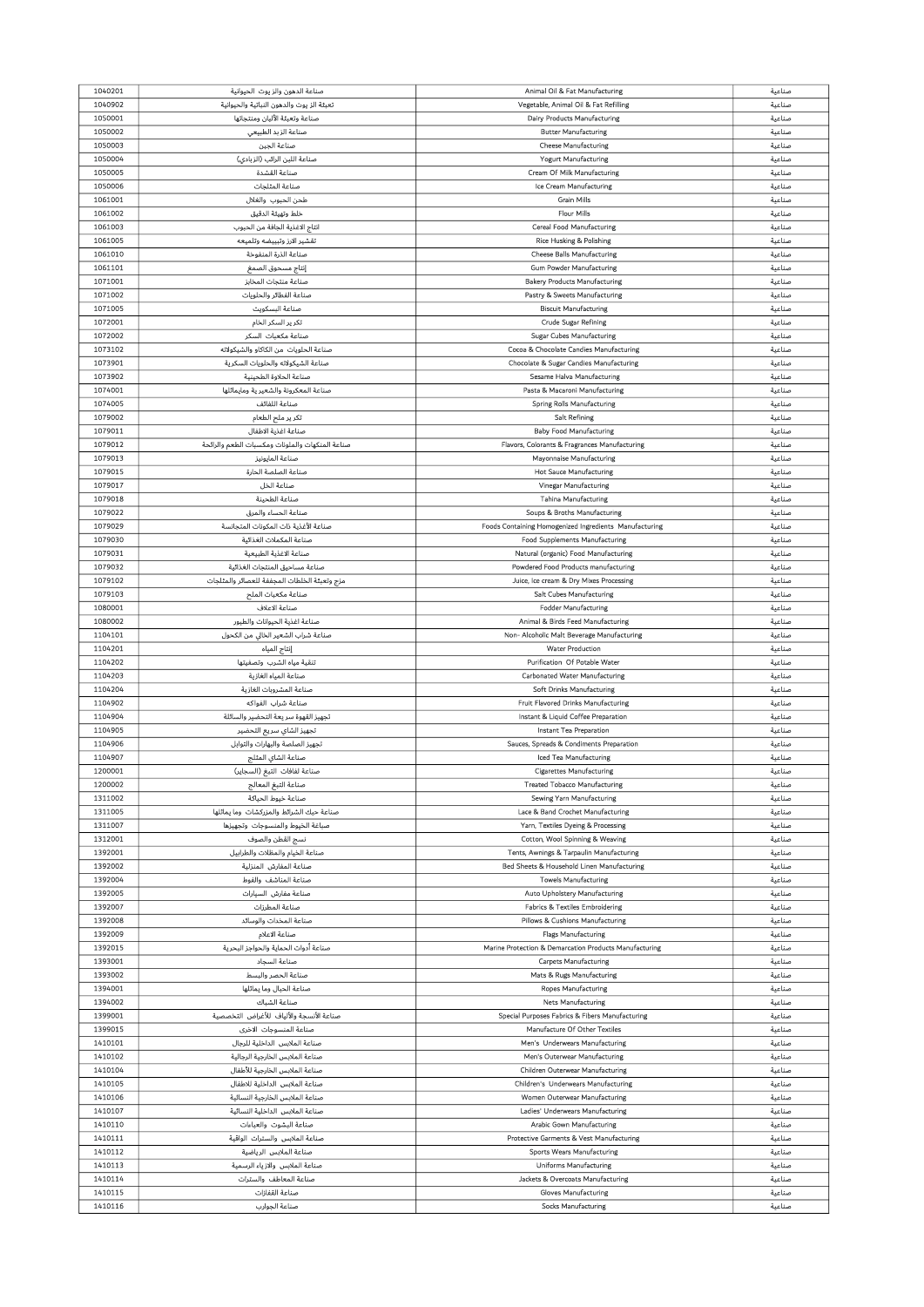| 1410117 | صناعة القبعات وأغطية الرأس                                          | Caps & Headwear Manufacturing                          | صناعية |
|---------|---------------------------------------------------------------------|--------------------------------------------------------|--------|
|         |                                                                     |                                                        |        |
| 1511001 | دباغة الجلود وتجهيزها                                               | <b>Hides Tanning</b>                                   | صناعية |
| 1512001 | صناعة حقائب السفر                                                   | <b>Suitcases Manufacturing</b>                         | صناعية |
| 1512002 | صناعة حقائب اليد والمحافظ والاحزمة                                  | Hand Bags, Wallets & Belts Manufacturing               | صناعية |
|         |                                                                     |                                                        |        |
| 1520001 | صناعة الاحذية                                                       | <b>Shoes Manufacturing</b>                             | صناعية |
| 1520002 | صناعة الصنادل                                                       | <b>Sandals Manufacturing</b>                           | صناعية |
| 1610001 | صناعة الالواح الخشبية                                               | <b>Plywood Manufacturing</b>                           |        |
|         |                                                                     |                                                        | صناعية |
| 1610006 | تجفيف ومعالجة الاخشاب                                               | Wood Drying & Processing                               | صناعية |
| 1622001 | صناعة الابواب والنوافذ الخشبية                                      | Wooden Doors & Windows Manufacturing                   | صناعية |
|         |                                                                     |                                                        |        |
| 1622004 | صناعة الابنية الجاهزة وأجزائها                                      | Pre-Fabricated Building Manufacturing                  | صناعية |
| 1622005 | صناعة لوازم التصميم الداخلي الخشبية                                 | Wooden Decor Products Manufacturing                    | صناعية |
| 1623002 | صناعة بكرات الكابلات الخشبية                                        | Wooden Cable Reels Manufacturing                       | صناعية |
|         |                                                                     |                                                        |        |
| 1623003 | صناعة الصناديق والاوعية الخشبية                                     | Wooden Boxes & Containers Manufacturing                | صناعية |
| 1623005 | صناعة المنصات النقالة الخشبية                                       | Wooden Pallets Manufacturing                           | صناعية |
| 1629104 | صناعة منتجات الخيزران والغاب والخوص وماشابهها                       | Bamboo , Cane & Wicker Products Manufacturing          | صناعية |
|         |                                                                     |                                                        |        |
| 1629902 | صناعة علاقات الملابس                                                | <b>Cloth Hangers Manufacturing</b>                     | صناعية |
| 1701002 | صناعة الورق والورق المقوى                                           | Paper & Paperboard Manufacturing                       | صناعية |
| 1701101 | صناعة الاوراق المشربة بالملامين                                     | Melamine Impregnated Paper Sheets Manufacturing        | صناعية |
|         |                                                                     |                                                        |        |
| 1702002 | صناعة الاوعية والصناديق من الكرتون                                  | Corrugated Carton Boxes & Container Manufacturing      | صناعية |
| 1702003 | صناعة العلب والعبوات الورقية                                        | Paper Boxes & Containers Manufacturing                 | صناعية |
| 1702004 | صناعة الاكياس الورقية                                               | <b>Paper Bags Manufacturing</b>                        | صناعية |
|         |                                                                     |                                                        |        |
| 1702005 | صناعة وساثل حفظ الاوراق                                             | Files & Box Files Manufacturing                        | صناعية |
| 1702006 | صناعة لفائف و اُنابيب الورق المقوى (الكرتون )                       | <b>Core Paper Manufacturing</b>                        | صناعية |
|         |                                                                     |                                                        |        |
| 1709001 | صناعة الأدوات الورقية المستهلكة للطعام والماثدة                     | Disposable paper Products Manufacturing                | صناعية |
| 1709004 | صناعة الكراريس والدفاتر                                             | Notebooks & Writing Pads Manufacturing                 | صناعية |
| 1709006 | صناعة البطاقات والمغلفات                                            | Cards & Envelops Manufacturing                         | صناعية |
|         |                                                                     |                                                        |        |
| 1709008 | صناعة المناديل والمناشف الورقية                                     | Tissues & Napkins Manufacturing                        | صناعية |
| 1709009 | صناعة حفاظات الاطفال                                                | <b>Diapers Manufacturing</b>                           | صناعية |
| 1709010 | صناعة الفوط الصحية النساثية                                         | Sanitary Napkins Manufacturing                         | صناعية |
|         |                                                                     |                                                        |        |
| 1709014 | صناعة المنتجات الورقية المكتبية                                     | <b>Paper Stationery Manufacturing</b>                  | صناعية |
| 1709017 | صناعة البطاقات اللاصقة                                              | Self Adhesive Labels Manufacturing                     | صناعية |
| 1709019 | صناعة مواد التغليف والتعبثة                                         | Packaging Materials Manufacturing                      | صناعية |
|         |                                                                     |                                                        |        |
| 1811005 | طباعة طوابع البريد ومايماثلها                                       | <b>Post Stamps Printing</b>                            | صناعية |
| 1811017 | مطبعة متكاملة                                                       | <b>Integrated Printing Press</b>                       | صناعية |
| 1910002 | صناعة القار                                                         |                                                        |        |
|         |                                                                     | <b>Tar Manufacturing</b>                               | صناعية |
| 1920005 | صناعة اسفلت الرصف والمنتجات الاسفلتية                               | Asphalt & Paving Materials Manufacturing               | صناعية |
| 1920008 | صناعة الشحوم وزيوث التزليق                                          | Grease & Lubricants Manufacturing                      | صناعية |
| 1920014 |                                                                     |                                                        |        |
|         | تعبثة الشحوم وزيوت التزليق                                          | Lubricants & Grease Refilling                          | صناعية |
| 1920015 | خلط الشحوم وزيوت التزليق                                            | <b>Grease &amp; Lubricants Blending</b>                | صناعية |
| 1920016 | صناعة ز يث البرافين المعالج بالكلور                                 | Chlorinated Paraffin Oil Manufacturing                 | صناعية |
|         |                                                                     |                                                        |        |
| 2011001 | صناعة الامونيا والصودا الكاوية                                      | Ammonia & Caustic Soda Manufacturing                   | صناعية |
| 2011003 | صناعة الكبريت                                                       | <b>Sulfur Manufacturing</b>                            | صناعية |
| 2011004 | صناعة البتروكيماويات                                                | Petrochemical Manufacturing                            | صناعية |
|         |                                                                     |                                                        |        |
| 2011005 | صناعة الغازات وتسييلها                                              | Manufacture of Liquefied Gases                         | صناعية |
| 2011006 | صناعة الثلج الجاف                                                   | Dry Ice Manufacturing                                  | صناعية |
| 2011010 | صناعة المركبات الكيماوية الصناعية                                   | Composed Industrial Chemicals Manufacturing            | صناعية |
| 2011014 |                                                                     |                                                        | صناعية |
|         | صناعة الاحماض الكيماوية                                             | <b>Acid Manufacturing</b>                              |        |
| 2011015 |                                                                     |                                                        |        |
|         | صناعة الكيماويات المستخدمة في معالجة المياه وتنقيتها                | Water Treatment & Purification Chemicals Manufacturing | صناعية |
|         |                                                                     |                                                        |        |
| 2011016 | خلط المواد الكيماوية                                                | <b>Chemicals Blending</b>                              | صناعية |
| 2011101 | إنتاج الهيدروجين الأخضر                                             | Green Hydrogen Production                              | صناعية |
| 2012001 | صناعة الاسمدة العضوية                                               | Organic Fertilizer Manufacturing                       | صناعية |
| 2012007 |                                                                     |                                                        |        |
|         | صناعة الاسمدة الكيماوية                                             | <b>Chemical Fertilizers Manufacturing</b>              | صناعية |
| 2013001 | صناعة خامات البلاستيك                                               | <b>Crude Plastic Manufacturing</b>                     | صناعية |
| 2013002 | صناعة خامات الالياف الزجاجية                                        | <b>Crude Fibre Glass Manufacturing</b>                 | صناعية |
| 2022001 |                                                                     | <b>Paint Manufacturing</b>                             |        |
|         | صناعة الاصباغ والدهانات                                             |                                                        | صناعية |
| 2022002 | صناعة المواد الكيماوية الواقية                                      | Anti Corrosion Materials Manufacturing                 | صناعية |
| 2022003 | صناعة المواد العازلة                                                | Insulation Materials Manufacturing                     | صناعية |
| 2022007 | صناعة الاحبار ومواد الطباعة                                         | Ink and Printing Materials Manufacturing               | صناعية |
|         |                                                                     |                                                        |        |
| 2022009 | صناعة الملمعات                                                      | Varnish Manufacturing                                  | صناعية |
| 2023001 | صناعة الصابون ومستحضرات العناية بالشعر                              | Soap & Hair Care Products Manufacturing                | صناعية |
| 2023002 | صناعة مساحيق الغسيل                                                 | Powder Detergents Manufacturing                        | صناعية |
|         |                                                                     |                                                        |        |
| 2023003 | صناعة مواد تبييض الغسيل                                             | <b>Bleaching Products Manufacturing</b>                | صناعية |
| 2023006 | صناعة المنظفات والمطهرات                                            | Detergents & Disinfectants Manufacturing               | صناعية |
| 2023007 | صناعة المنظفات الصناعية                                             | <b>Industrial Solvents Manufacturing</b>               | صناعية |
|         |                                                                     |                                                        |        |
| 2023008 | صناعة العطور                                                        | <b>Perfumes Manufacturing</b>                          | صناعية |
| 2023009 | صناعة العود والبخور والطيب                                          | Agarwood & Incense Manufacturing                       | صناعية |
| 2023012 | صناعة مستحضرات التجميل                                              | <b>Cosmetics Manufacturing</b>                         | صناعية |
|         |                                                                     |                                                        |        |
| 2023013 | صناعة مستحضرات العناية بالفم والأسنان                               | Tooth & Mouth Care Products Manufacturing              | صناعية |
| 2023019 | صناعة المواد الحافظة المستخدمة في مستحضرات التجميل والعناية الشخصية | Cosmetics & Personal Care Preservatives Manufacturing  | صناعية |
| 2029001 |                                                                     |                                                        |        |
|         | صناعة مواد اطفاء الحريق                                             | Fire Extinguishing Materials Manufacturing             | صناعية |
| 2029005 | صناعة الراتنجات الاصطناعية                                          | Synthetic Resins Manufacturing                         | صناعية |
| 2029006 | صناعة الصمغ والغراء                                                 | Gum & Glue Manufacturing                               | صناعية |
|         |                                                                     |                                                        |        |
| 2029007 | صناعة مواد اللصق                                                    | <b>Adhesives Manufacturing</b>                         | صناعية |
| 2029010 | صناعة المواد الكيماوية لاغراض البناء                                | <b>Construction Chemicals Manufacturing</b>            | صناعية |
| 2029011 | صناعة كيماويات آبار النفط                                           | Oilfield Chemicals Manufacturing                       | صناعية |
|         |                                                                     |                                                        |        |
| 2029014 | صناعة سوائل تبريد المحركات                                          | <b>Coolants Manufacturing</b>                          | صناعية |
| 2029015 | صناعة محاليل البطار يات السائلة                                     | <b>Batteries Distilled Water Manufacturing</b>         | صناعية |
| 2029016 | صناعة الشموع                                                        | <b>Candles Manufacturing</b>                           | صناعية |
|         |                                                                     |                                                        |        |
| 2029018 | صناعة كيماويات الاختبار والتحليل                                    | Test and Analysis Chemical manufacturing               | صناعية |
| 2029023 | صناعة الألعاب النارية                                               | <b>Fireworks Manufacturing</b>                         | صناعية |
|         | صناعة مواد التنقية والتصفية                                         |                                                        |        |
| 2029024 |                                                                     | <b>Purification Materials Manufacturing</b>            | صناعية |
| 2029101 | صناعة الكواشف المخبرية                                              | Laboratory Diagnostics Reagents Manufacturing          | صناعية |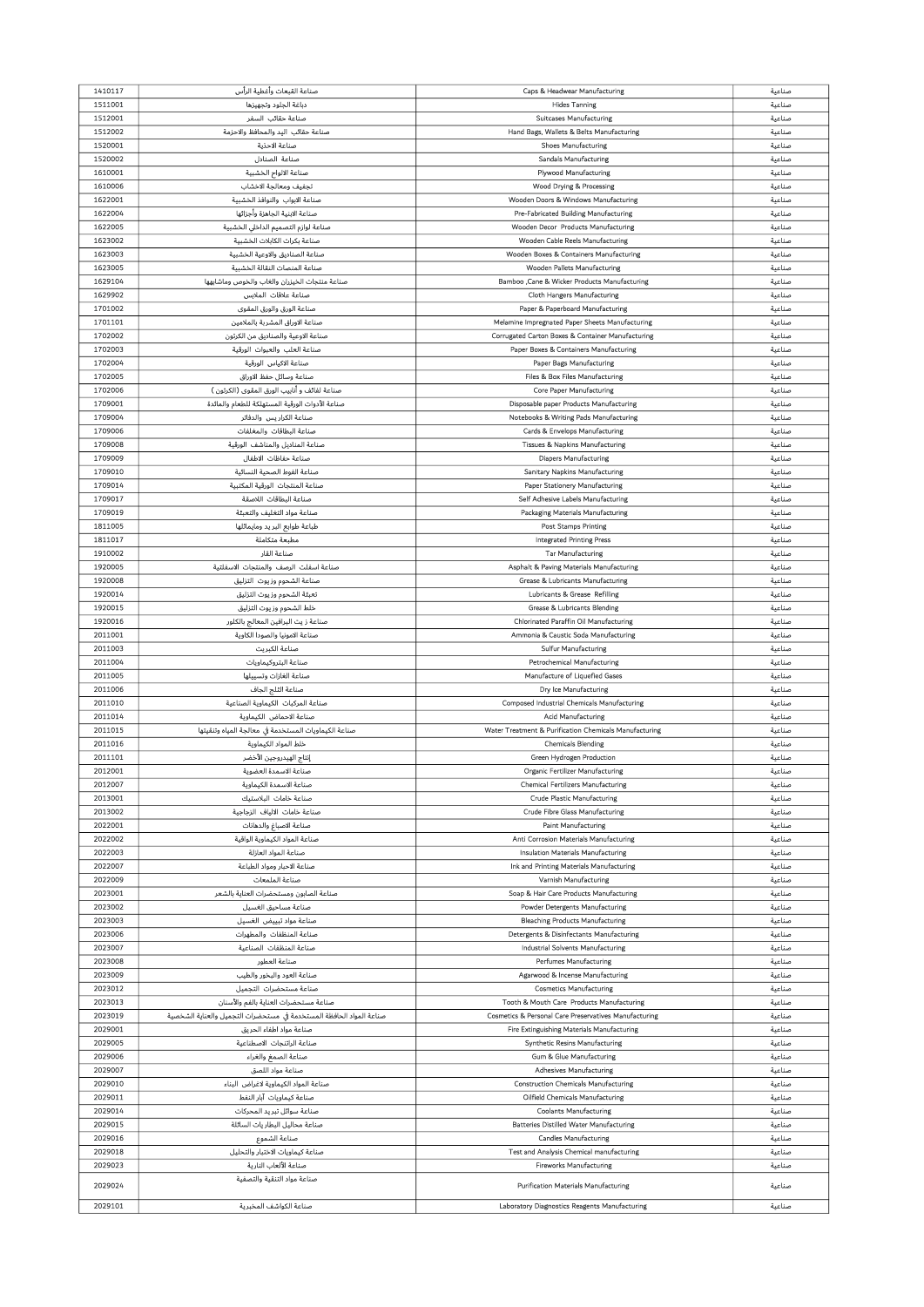| 2100101<br>2100102 | صناعة الادوية                                      | <b>Medicine Manufacturing</b>                                  | صناعية |
|--------------------|----------------------------------------------------|----------------------------------------------------------------|--------|
|                    |                                                    |                                                                |        |
|                    | صناعة الامصال واللقاحات                            | Vaccines & Inoculants Manufacturing                            | صناعية |
| 2100105            | صناعة الكيماويات الدوائية                          | <b>Medicinal Chemicals Manufacturing</b>                       | صناعية |
| 2100106            | صناعة الادوية البيطرية                             | Veterinary Medicine Manufacturing                              | صناعية |
|                    |                                                    |                                                                |        |
| 2100107            | صناعة المستلزمات الطبية والجراحية                  | Medical & Surgical Devices Manufacturing                       | صناعية |
| 2219001            | صناعة المنتجات المطاطية                            | <b>Rubber Products Manufacturing</b>                           | صناعية |
| 2219005            | صناعة الاسفنج الصناعي                              |                                                                |        |
|                    |                                                    | Synthetic Sponge Manufacturing                                 | صناعية |
| 2219006            | صناعة الارضيات والدواسات                           | Flooring Materials & Mats Manufacturing                        | صناعية |
| 2219008            | صناعة المنتجات الاسفنجية                           | Sponge Products Manufacturing                                  | صناعية |
|                    |                                                    |                                                                |        |
| 2220001            | صناعة الأدوات المستهلكة للمائدة والتغليف           | Disposable Tableware & Packaging Materials Manufacturing       | صناعية |
| 2220002            | صناعة الأوانى المنزلية البلاستيكية                 | <b>Plastic Utensils Manufacturing</b>                          | صناعية |
|                    |                                                    |                                                                |        |
| 2220003            | صناعة الأنابيب البلاستيكية ولوازمها                | <b>Plastic Pipes &amp; Fittings Manufacturing</b>              | صناعية |
| 2220006            | صناعة الألواح البلاستيكية                          | <b>Plastic Sheets Manufacturing</b>                            | صناعية |
| 2220008            | صناعة الاكياس البلاستيكية                          | <b>Plastic Bags Manufacturing</b>                              |        |
|                    |                                                    |                                                                | صناعية |
| 2220014            | صناعة بطانات السجاد                                | Carpet Underline Padding Manufacturing                         | صناعية |
| 2220015            | صناعة الرقائق البلاستيكية                          | <b>Plastic Films Manufacturing</b>                             | صناعية |
|                    |                                                    |                                                                |        |
| 2220020            | صناعة البطاقات البلاستيكية ولوازمها                | plastic cards & fulfillment products Manufacturing             | صناعية |
| 2220024            | صناعة الدلاء والاوعية البلاستيكية                  | Plastic Buckets & Pots Manufacturing                           | صناعية |
|                    |                                                    |                                                                |        |
| 2220025            | صناعة القوار ير والعبوات  البلاستيكية              | Plastic Bottles & Containers Manufacturing                     | صناعية |
| 2220027            | صناعة المجسمات المعمار ية والاعلانية والزخرفية     | Architectural, Advertising & Decorative Models Manufacturing   | صناعية |
| 2220030            | صناعة الابر الطبية البلاستيكية                     | <b>Plastic Syringes Manufacturing</b>                          | صناعية |
|                    |                                                    |                                                                |        |
| 2220033            | صناعة الاشغال البلاستيكية للابنية                  | Doors, Windows & Other Plastic Building Products Manufacturing | صناعية |
| 2220035            | صناعة الاغطية البلاستيكية                          | Plastic Caps & Lids Manufacturing                              | صناعية |
|                    |                                                    |                                                                |        |
| 2220042            | صناعة الاوانى البلاستيكية الحرارية                 | <b>Thermal Plastic Utensils Manufacturing</b>                  | صناعية |
| 2220047            | صناعة المستلزمات البلاستيكية للابنية               | <b>Building Plastic Requisites Manufacturing</b>               | صناعية |
| 2220051            | صناعة الأنابيب الخاصة بأنظمة الإطفاء               |                                                                |        |
|                    |                                                    | Fire Fighting Pipes Manufacturing                              | صناعية |
| 2220101            | صناعة الستائر الشريحية                             | <b>Metal Blinds Manufacturing</b>                              | صناعية |
| 2220102            | صناعة منتجات العناية بالاطفال                      | <b>Baby Care Products Manufacturing</b>                        | صناعية |
|                    |                                                    |                                                                |        |
| 2220156            | صناعة المضافات والمركبات البلاستيكية               | Plastic Masterbatch & Compounds Manufacturing                  | صناعية |
| 2310001            | صناعة الاوانى المنزلية الزجاجية                    | <b>Glassware Manufacturing</b>                                 | صناعية |
|                    |                                                    |                                                                |        |
| 2310002            | صناعة زجاج الامان                                  | <b>Safety Glass Manufacturing</b>                              | صناعية |
| 2310004            | صناعة الصوف الزجاجى                                | <b>Wool Glass Manufacturing</b>                                | صناعية |
|                    |                                                    | Fibre Glass Products Manufacturing                             |        |
| 2310005            | صناعة منتجات الالياف الزجاجية                      |                                                                | صناعية |
| 2310007            | صناعة المرايا الزجاجية                             | <b>Glass Mirrors Manufacturing</b>                             | صناعية |
| 2310009            | صناعة العبوات  والقوار ير الزجاجية                 | Glass Bottles & Containers Manufacturing                       | صناعية |
|                    |                                                    |                                                                |        |
| 2310016            | صناعة منتجات الزجاج البركاني                       | <b>Perlite Products Manufacturing</b>                          | صناعية |
| 2391002            | صناعة الطوب الرملى                                 | <b>Bricks Manufacturing</b>                                    | صناعية |
|                    |                                                    |                                                                |        |
| 2392002            | صناعة الطوب الاحمر                                 | <b>Clay Bricks Manufacturing</b>                               | صناعية |
| 2392005            | صناعة المنتجات الفخارية للبناء                     | <b>Constructional Clay Products Manufacturing</b>              | صناعية |
|                    |                                                    |                                                                |        |
| 2392006            | صناعة البلاط الموزاييك                             | <b>Mosaic Tiles Manufacturing</b>                              | صناعية |
| 2392007            | صناعة الطوب الخرساني                               | Concrete Blocks Manufacturing                                  | صناعية |
| 2392008            | صناعة البلاط المعشق (الانترلوك)                    | <b>Interlock Tiles Manufacturing</b>                           | صناعية |
|                    |                                                    |                                                                |        |
| 2393003            | صناعة البلاط الفخاري (السيراميك)                   | <b>Ceramic Tiles manufacturing</b>                             | صناعية |
| 2393005            | صناعة الاواني الخزفية                              | Non-Structural Non-Refractory Ceramic Ware Manufacturing       | صناعية |
|                    |                                                    |                                                                |        |
| 2394001            | صناعة الكلنكر                                      | <b>Clinker Manufacturing</b>                                   | صناعية |
| 2394002            | صناعة البلاط الاسمنتى                              | <b>Concrete Tiles Manufacturing</b>                            | صناعية |
| 2394003            | صناعة احجار الارصفة والالواح الاسمنتية             | Kerb Stones Manufacturing                                      | صناعية |
|                    |                                                    |                                                                |        |
| 2394004            | صناعة الجير                                        | Lime Manufacturing                                             | صناعية |
| 2394005            | صناعة الاسمنت                                      | <b>Cement Manufacturing</b>                                    |        |
|                    |                                                    |                                                                |        |
| 2395001            |                                                    |                                                                | صناعية |
|                    | صناعة المبانى الخرسانية الجاهزة                    | <b>Precast Building Manufacturing</b>                          | صناعية |
| 2395002            | صناعة الخرسانة الجاهزة                             | Ready Mixed Concrete Manufacturing                             | صناعية |
|                    |                                                    |                                                                |        |
| 2395004            | صناعة المنتجات الأسمنتية المقواة بالألياف الزجاجية | Glass Fiber Reinforced Concrete Products Manufacturing         | صناعية |
| 2395005            | صناعة المشغولات الاسمنتية                          | <b>Cement Products Manufacturing</b>                           | صناعية |
| 2395007            |                                                    | <b>Gypsum Manufacturing</b>                                    | صناعية |
|                    | صناعة الجبس                                        |                                                                |        |
| 2395008            | صناعة منتجات الجبس                                 | <b>Gypsum Products Manufacturing</b>                           | صناعية |
| 2395010            | صناعة الطباشير                                     | <b>Chalk Manufacturing</b>                                     | صناعية |
|                    |                                                    |                                                                |        |
| 2395011            | صناعة الخزانات الأسمنتية الجاهزة                   | Precast Concrete Tanks Fabrication                             | صناعية |
| 2395012            | صناعة التجهيزات والاجزاء الاسمنتية العاثمة         | <b>Concrete Floating Structures Manufacturing</b>              | صناعية |
| 2395013            | صناعة القماش الخرساني                              | Concrete Cloth Manufacturing                                   | صناعية |
|                    |                                                    |                                                                |        |
| 2396001            | صناعة الرخام الاصطناعي                             | Artificial Marble Manufacturing                                | صناعية |
| 2396003            | قطع و تشكيل و صقل الاحجار                          | Stones Cutting, Shaping & Finishing                            | صناعية |
|                    |                                                    |                                                                |        |
| 2399003            | إنتاج مسحوق الجرافيت                               | Graphite Nanopowder production                                 | صناعية |
| 2399005            | صناعة مواد تكسية الحوائط والجدران                  | Wall Coating Materials Manufacturing                           | صناعية |
| 2399006            | صناعة الاسقف المعلقة غير المعدنية                  | <b>False Ceilings Manufacturing</b>                            | صناعية |
|                    |                                                    |                                                                |        |
| 2399007            | صناعة مشغولات البوليرثين                           | Polyurethane Ornamental Molding Manufacturing                  | صناعية |
| 2399009            | صناعة المواد المقاومة والمانعة لإنتشار الحريق      | Fire Resistant & Retardant Materials Manufacturing             | صناعية |
|                    |                                                    |                                                                |        |
| 2410103            | صهر الحديد والصلب                                  | Iron & Steel Smelter                                           | صناعية |
| 2410901            | صناعة القضبان الحديدية                             | <b>Steel Bars Manufacturing</b>                                | صناعية |
|                    |                                                    |                                                                |        |
| 2420002            | صهر الالمنيوم وتنقيته                              | Aluminium Smelter                                              | صناعية |
| 2420008            | تصفية الذهب                                        | <b>Gold Refinery</b>                                           | صناعية |
| 2420009            | صناعة قضبان النحاس                                 | <b>Copper Rod Casting</b>                                      | صناعية |
|                    |                                                    |                                                                |        |
| 2431001            | صناعة المسبوكات الحديدية                           | <b>Cast Iron Manufacturing</b>                                 | صناعية |
| 2431002            | صناعة المواسير الحديدية ولوازمها                   | <b>Steel Tubes &amp; Fittings Manufacturing</b>                | صناعية |
|                    |                                                    |                                                                |        |
| 2431004            | صناعة الانابيب الحديدية ولوازمها                   | Steel Pipes & Fittings Manufacturing                           | صناعية |
| 2432001            | عمليات سباكة الذهب والمعادن الثمينة                | <b>Gold &amp; Precious Metal Casting</b>                       | صناعية |
| 2432002            |                                                    | Non-Ferrous Metal Casting                                      | صناعية |
|                    | عمليات سباكة المعادن غير الحديدية                  |                                                                |        |
| 2432003            | صناعة صنج الموازين                                 | <b>Weighing Materials Manufacturing</b>                        | صناعية |
| 2511002            | صناعة الاجزاء المعدنية الانشاثية                   | <b>Structural Steel Manufacturing</b>                          | صناعية |
|                    |                                                    |                                                                |        |
| 2511003            | صناعة الانشاءات المعدنية                           | Steel Hangars & Sheds Manufacturing                            | صناعية |
| 2511004            | صناعة الاشغال المعدنية للمبانى                     | <b>Building Metal Products Manufacturing</b>                   | صناعية |
| 2511007            |                                                    |                                                                |        |
|                    | صناعة قنوات تصريف النفايات                         | Garbage Chutes Manufacturing                                   | صناعية |
| 2511008            | صناعة الأبواب المقاومة للحريق                      | Fire Resistant Doors Manufacturing                             | صناعية |
| 2511009            | صناعة المنصات البحرية وابراج الحفر                 | Rigs & Oilfield Platforms Manufacturing                        | صناعية |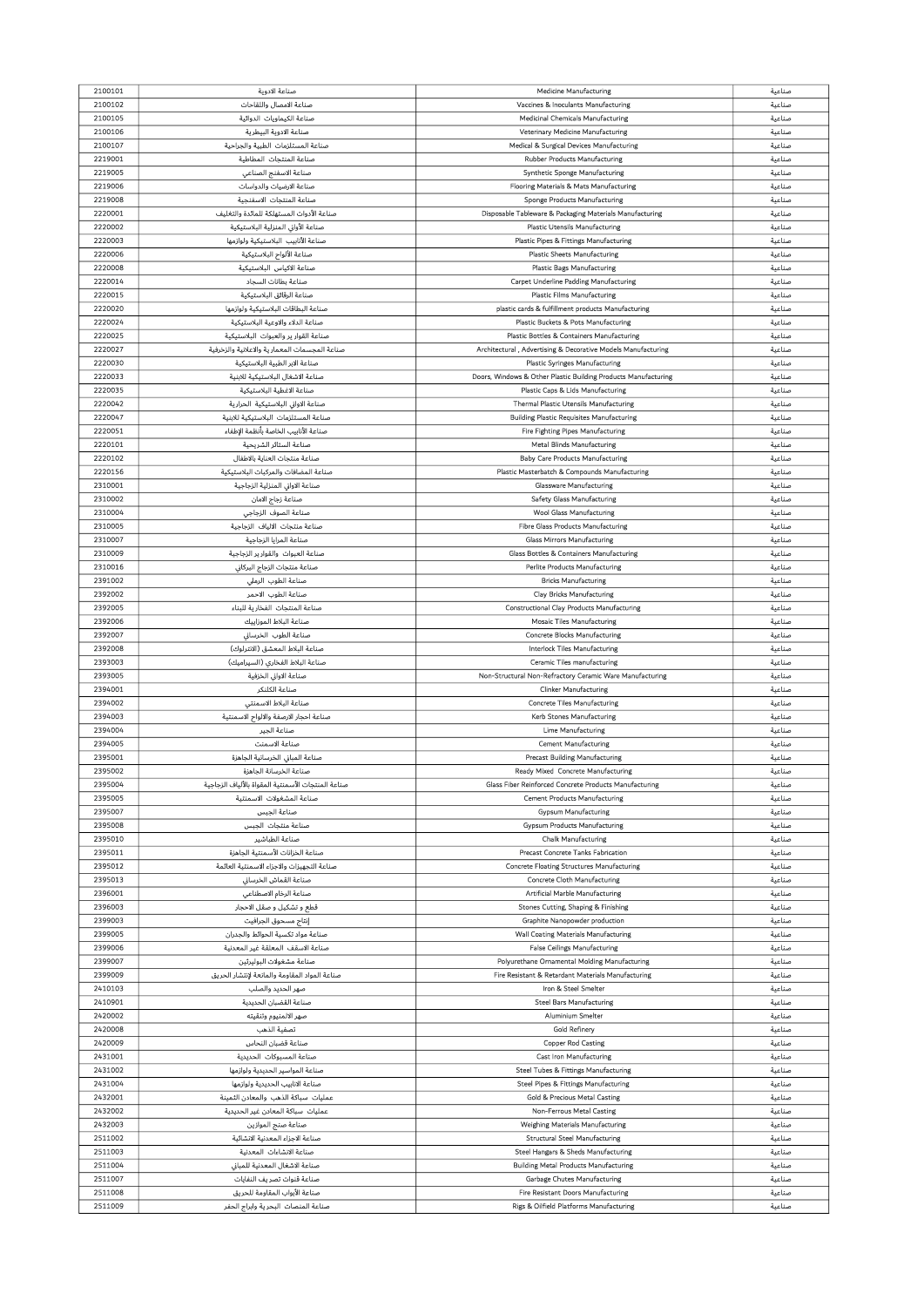|                    | صناعة السقالات والسلالم                                               | Scaffolds & Ladders Manufacturing                                                   | صناعية           |
|--------------------|-----------------------------------------------------------------------|-------------------------------------------------------------------------------------|------------------|
| 2511011            | صناعة مستلزمات انظمة تكييف الهواء المركزية                            | Central Air-Conditioning Requisites Manufacturing                                   | صناعية           |
| 2511013            | صناعة الاسقف المعلقة المعدنية                                         | Metal False Ceilings Manufacturing                                                  | صناعية           |
| 2511014            | صناعة اللوازم المعدنية لتدعيم البناء                                  | <b>Expanded Metal Components Manufacturing</b>                                      | صناعية           |
| 2511016            | صناعة الحوائط (القواطع) المعدنية                                      | <b>Metal Partitions Manufacturing</b>                                               | صناعية           |
| 2511017            | صناعة الابواب والنوافذ المعدنية                                       | Metal Doors & Windows Manufacturing                                                 | صناعية           |
| 2511018            | صناعة مجارى الهواء المقاومة للحريق                                    | Fire Rated Ducts Manufacturing                                                      | صناعية           |
| 2511101            | صناعة الاشغال الفولاذية للابنية                                       | <b>Building Stainless Steel Products Manufacturing</b>                              | صناعية           |
| 2512001            | صناعة صهار يج تخز ين المياه والمواد السائلة                           | <b>Tanks Manufacturing</b>                                                          | صناعية           |
| 2512002            | صناعة صوامع التخزين                                                   | <b>Silos Manufacturing</b>                                                          | صناعية           |
| 2512005            | صناعة اوعية الضغط العالي                                              | Pressure Vessels Manufacturing                                                      | صناعية           |
| 2512006            | صناعة المراجل (الغلايات)                                              | <b>Boilers Manufacturing</b>                                                        | صناعية           |
| 2513101            | تجميع المبادلات الحرارية                                              | <b>Plate Heat Exchangers Assembling</b>                                             | صناعية           |
| 2591001            | درفلة الحديد والصلب                                                   | Iron & Steel Rolling                                                                | صناعية           |
| 2591002            | سحب الالمنيوم                                                         | <b>Aluminum Extrusion</b>                                                           | صناعية           |
| 2591003            | درفلة الالمنيوم                                                       | Aluminum Rolling                                                                    | صناعية           |
| 2591004            | انتاج مسحوق الالمنيوم                                                 | Aluminum powder Production                                                          | صناعية           |
| 2591006            | صناعة أقراص تقسية سبائك الألمنيوم                                     | Aluminum Alloy Hardener Tablets Manufacturing                                       | صناعية           |
| 2593002            | صناعة العدد اليدوية                                                   | <b>Hand Tools Manufacturing</b>                                                     | صناعية           |
| 2593005            | صناعة عدد وادوات القطع والقص                                          | Cutting & Shearing Tools Manufacturing                                              | صناعية           |
| 2593006            | صناعة اقراص وشفرات القطع والنشر                                       | Sawing Discs & Cutting Blades Manufacturing                                         | صناعية           |
| 2593009            | صناعة الاقفال والمفاتيح                                               | Locks & Keys Manufacturing                                                          | صناعية           |
| 2593010            | صناعة المستلزمات المعدنية للمبانى                                     | Iron Mongry Manufacturing                                                           | صناعية           |
| 2599101            | صناعة العلب والعبوات المعدنية                                         | Tin Cans & Containers Manufacturing                                                 | صناعية           |
| 2599102            | صناعة الصناديق المعدنية                                               | <b>Trunks Manufacturing</b>                                                         | صناعية           |
| 2599103            | صناعة البراميل المعدنية                                               | Metal Drums & Barrels Manufacturing                                                 | صناعية           |
| 2599106            | صناعة الاواني المنزلية المعدنية                                       |                                                                                     |                  |
| 2599107            | صناعة أغطية العبوات المعدنية                                          | <b>Metal Utensils Manufacturing</b><br>Metallic Caps & Lids Manufacturing           | صناعية<br>صناعية |
| 2599109            | صناعة اسطوانات الغاز                                                  |                                                                                     |                  |
|                    |                                                                       | <b>Gas Cylinders Manufacturing</b>                                                  | صناعية           |
| 2599110            | صناعة الدلاء (الجرادل) المعدنية                                       | <b>Metal Buckets Manufacturing</b>                                                  | صناعية           |
| 2599111            | صناعة الحبال المعدنية                                                 | <b>Metal Ropes Manufacturing</b>                                                    | صناعية           |
| 2599112            | صناعة اسياخ اللحام                                                    | <b>Welding Bars Manufacturing</b>                                                   | صناعية           |
| 2599113            | صناعة اللوحات والعلامات المرورية والارشادية                           | <b>Traffic Signs Manufacturing</b>                                                  | صناعية           |
| 2599115            | صناعة الغرف المعدنية                                                  | Metal Cabinets and Enclosures Manufacturing                                         | صناعية           |
| 2599116            | صناعة أحواض الزراعة                                                   | <b>Planters Manufacturing</b>                                                       | صناعية           |
| 2599117            | صناعة الليف المعدني                                                   | <b>Steel Wool Manufacturing</b>                                                     | صناعية           |
| 2599118            | صناعة المقاطع المعدنية                                                | Metal Sections & Profiles Manufacturing                                             | صناعية           |
| 2599119            | صناعة اسطوانات الطباعة                                                | <b>Printing Cylinders Manufacturing</b>                                             | صناعية           |
| 2599122            | صناعة حمالات الكابلات ولوازمها                                        | Cable Trays, Cross Arms & Accessories Manufacturing                                 | صناعية           |
| 2599123            | صناعة حا ضنات البيض                                                   | <b>Egg Incubators Manufacturing</b>                                                 | صناعية           |
| 2599128            | صناعة بكرات الكابلات المعدنية                                         | <b>Steel Cable Reels Manufacturing</b>                                              | صناعية           |
| 2599129            | صناعة أدوات المائدة المعدنية                                          | <b>Metal Cutlery Manufacturing</b>                                                  | صناعية           |
| 2599130            | صناعة ادوات حفر ابار النفط ولوازمها                                   | Oilfield Drilling Equipment & Components Manufacturing                              | صناعية           |
| 2599131            | صناعة تركيبات المعارض                                                 | <b>Exhibition Stands Manufacturing</b>                                              | صناعية           |
|                    |                                                                       |                                                                                     |                  |
| 2599132            | صناعة غرف الصبغ                                                       | <b>Blasting &amp; Painting Rooms Manufacturing</b>                                  | صناعية           |
| 2599201            | صناعة لفائف رقائق الالمنيوم                                           | Aluminum Foils Manufacturing                                                        | صناعية           |
| 2599203            | صناعة الاطباق والعبوات المستهلكة من الالمنيوم                         | Disposable Aluminum Plates & Containers Manufacturing                               | صناعية           |
| 2599305            | صناعة الألواح المعدنية العازلة                                        | Insulation Metal Panels Manufacturing                                               | صناعية           |
| 2599306            | صناعة الصفائح المعدنية للطباعة                                        | <b>Offset Printing Plates Manufacturing</b>                                         | صناعية           |
| 2599307            | صناعة النوابض الصفائحية                                               | Leaf Spring Manufacturing                                                           | صناعية           |
| 2599401            | صناعة ادوات الرباط ولوازمها                                           | Bolts, Nuts, Screws & Nails Manufacturing                                           | صناعية           |
| 2599501            | تجميع حمالات الكابلات ولوازمها                                        | Cable Trays, Cross Arms Accessories Assembling                                      | صناعية           |
| 2599901            | صناعة الاسلاك المعدنية                                                | <b>Metal Wires Manufacturing</b>                                                    | صناعية           |
| 2599902            | صناعة الشباك المعدنية                                                 | <b>Gabions Manufacturing</b>                                                        | صناعية           |
| 2599903            | صناعة الاسلاك الشائكة                                                 | <b>Barbed Wire Manufacturing</b>                                                    | صناعية           |
| 2599904            | صناعة السلاسل                                                         | <b>Chains Manufacturing</b>                                                         | صناعية           |
| 2599905            | صناعة المشبكات المعدنية                                               | <b>Metal Grating Manufacturing</b>                                                  | صناعية           |
| 2610002            | صناعة أنابيب الإلكترون                                                | <b>Electron Tubes Manufacturing</b>                                                 | صناعية           |
| 2610003            | صناعة رقائق الموصلات الإلكترونية وأشباه الموصلات                      | Electronic Wafers & Semiconductors Manufacturing                                    | صناعية           |
| 2610007            | تجميع اللوحات الالكترونية المطبوعة                                    | electronic printed circuit boards assembling                                        | صناعية           |
| 2610009            | صناعة الأجهزة الإلكترونية الدقيقة                                     | <b>Electronic Precision Devices Manufacturing</b>                                   | صناعية           |
| 2610010            | تجميع الأجهزة الإلكترونية                                             | <b>Electronic Appliances Assembling</b>                                             | صناعية           |
| 2620003            | تجميع الافلام الملفوفة للطابعات                                       | <b>Printers Cartridges Assembly</b>                                                 | صناعية           |
| 2620007            | صناعة الماسحات الضوئية                                                | <b>Scanners Manufacturing</b>                                                       | صناعية           |
| 2620101            | تجميع اجهزة الحاسب الالى                                              | <b>Computer Assembling</b>                                                          | صناعية           |
| 2630001            | صناعة اجهزة الاتصال ولوازمها                                          | Telecommunications Equipment & Accessories Manufacturing                            | صناعية           |
| 2630003            | صناعة هواثيات الإرسال والأستقبال                                      | Transmitting & Receiving Antenna Manufacturing                                      | صناعية           |
| 2630005            | صناعة اجهزة التوجيه عن بعد                                            | Remote Control Systems Manufacturing                                                | صناعية           |
| 2630006            |                                                                       | Telecommunications Equipment & Accessories Assembling                               | صناعية           |
|                    | تجميع أجهزة الاتصال ولوازمها                                          |                                                                                     |                  |
| 2630101            | تجميع الكابلات وأسلاك الإتصالات السلكية                               | Telecom Optics Cables, Wires and Requisites Assembling                              | صناعية           |
| 2630102            | صناعة الأجهزة الأمنية                                                 | <b>Security Equipment Manufacturing</b>                                             | صناعية           |
| 2651001            | صناعة أجهزة القياس والتحكم الكهربائية                                 | Electrical Measuring & Control Systems Manufacturing                                | صناعية           |
| 2651002            | صناعة اجهزة القياس والتحكم غير الكهربائية                             | Non Electrical Measuring & Control Systems Manufacturing                            | صناعية           |
| 2651006            | تجميع معدات وأجهزة الكشف والتنقيب                                     | <b>Detection Equipment Assembling</b>                                               | صناعية           |
| 2651019            | صناعة معدات الرادار                                                   | <b>Radar Equipment Manufacturing</b>                                                | صناعية           |
| 2652001            | صناعة الساعات بأنواعها                                                | Watches & Clocks Manufacturing                                                      | صناعية           |
| 2680001            | صناعة الشرائط الصوتية                                                 | Audio Cassettes Manufacturing                                                       | صناعية           |
| 2680002            | صناعة شرائط الفيديو                                                   | Video Cassettes Manufacturing                                                       | صناعية           |
| 2680005            | صناعة الاقراص المدمجة                                                 | <b>CD Manufacturing</b>                                                             | صناعية           |
| 2710001            | صناعة المحركات والمولدات الكهربائية                                   | Electric Motors & Generators Manufacturing                                          | صناعية           |
| 2710003            | صناعة محولات التوزيع الكهربائية                                       | Electric Power Distribution Transformers Manufacturing                              | صناعية           |
| 2710007<br>2710008 | تجميع المولدات والمحولات الكهربائية<br>صناعة لوحات التوزيع الكهربائية | Power Generators & Transformers Assembly<br>Power Distribution Panels Manufacturing | صناعية<br>صناعية |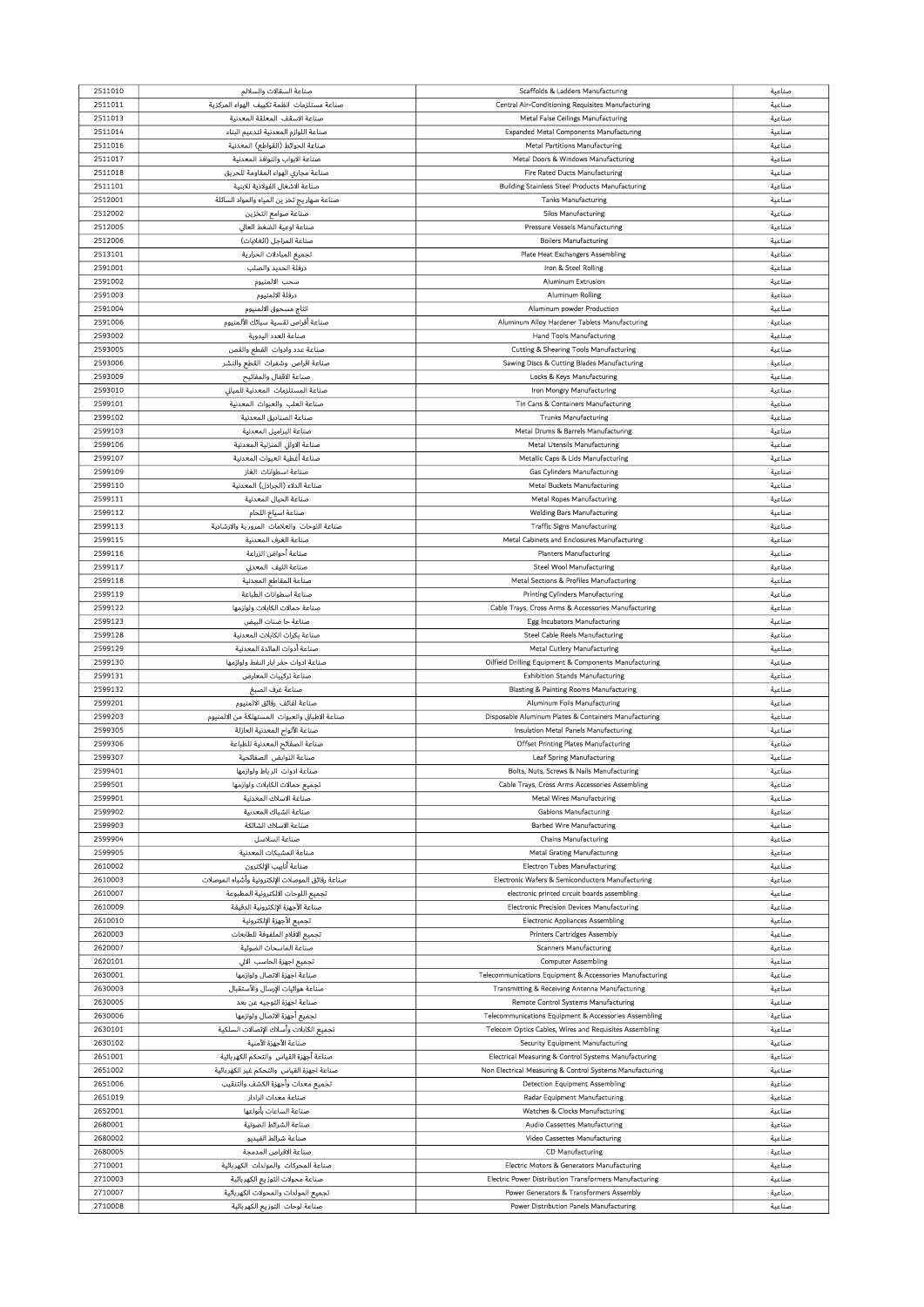| 2710010            | صناعة معدات نقل الطاقة الكهربائية وتوزيعها                   | Power Distribution Equipment Manufacturing                                          | صناعية           |
|--------------------|--------------------------------------------------------------|-------------------------------------------------------------------------------------|------------------|
| 2710012            | صناعة الواح الطاقة الشمسية                                   | Solar Panels Manufacturing                                                          | صناعية           |
|                    |                                                              |                                                                                     |                  |
| 2710013            | تجميع الواح الطاقة الشمسية                                   | <b>Solar Panels Assembling</b>                                                      | صناعية           |
| 2710014            | صناعة مفاتيح التشغيل والتحكم الكهربائية                      | Power Control Switchgears Manufacturing                                             | صناعية           |
| 2710015            | تجميع مفاتيح التشغيل والتحكم و التوزيع الكهربائية            | Power Control Switchgear & Distribution Panels Assembling                           | صناعية           |
| 2720001            | صناعة بطار يات الخلايا السائلة                               | Wet Cell Batteries Manufacturing                                                    | صناعية           |
| 2720002            |                                                              |                                                                                     |                  |
|                    | صناعة بطاريات الخلايا الجافة                                 | Dry Cell Batteries Manufacturing                                                    | صناعية           |
| 2720004            | صناعة وحداث تخز ين الطاقة الكهربائية                         | <b>Energy Storage Units Manufacturing</b>                                           | صناعية           |
| 2731001            | صناعة كابلات الألياف البصرية                                 | <b>Fiber Optic Cables Manufacturing</b>                                             | صناعية           |
| 2731101            | تجميع الكابلات والأسلاك من الألياف البصرية                   | Fiber Optics Cables, Wires and Requisites Assembling                                | صناعية           |
| 2732001            | صناعة الأسلاك والكابلات المعزولة                             | Insulated Wires and Cables Manufacturing                                            | صناعية           |
|                    |                                                              |                                                                                     |                  |
| 2732002            | صناعة اسلاك التوصيل الكهربائية                               | Power Supply Wires Manufacturing                                                    | صناعية           |
| 2732003            | صناعة الموصلات ولوازم التمديدات الكهربائية                   | <b>Conductors &amp; Cable Joints Manufacturing</b>                                  | صناعية           |
| 2732004            | صناعة اسلاك الاتصالات السلكية                                | <b>Telecommunications Wires Manufacturing</b>                                       | صناعية           |
| 2732101            | تجميع الكابلات وأسلاك التوصيل الكهربائية                     | Electrical Cables, Wires and Requisites Assembling                                  | صناعية           |
|                    |                                                              |                                                                                     |                  |
| 2733004            | صناعة مستلزمات حفظ الأسلاك الكهربائية                        | Power Supply Wires Accessories Manufacturing                                        | صناعية           |
| 2740001            | صناعة المصابيح الكهر باثية بأنواعها                          | <b>Electric Lamps Manufacturing</b>                                                 | صناعية           |
| 2740003            | صناعة الثريات                                                | <b>Chandeliers Manufacturing</b>                                                    | صناعية           |
| 2740004            | تجميع ادوات الانارة ولوازمها                                 | Lighting Fitting & Fixtures Assembling                                              | صناعية           |
| 2740005            |                                                              |                                                                                     |                  |
|                    | صناعة قواعد المصابيح ولوازمها                                | Lamp Base & Accessories Manufacturing                                               | صناعية           |
| 2750001            | صناعة الثلاجات والمجمدات ومبردات الماء                       | Refrigerators, Freezers & Water Coolers Manufacturing                               | صناعية           |
| 2750004            | صناعة الغسالات والمجففات                                     | Washing Machines & Dryers Manufacturing                                             | صناعية           |
| 2750005            | صناعة المواقد والأفران والطابخات                             | Cookers & Cook Stoves Manufacturing                                                 | صناعية           |
| 2750006            | صناعة سخانات الماء الكهربائية                                | Electric Water Heaters Manufacturing                                                | صناعية           |
|                    |                                                              |                                                                                     |                  |
| 2750007            | صناعة الاجهزة واللوازم الكهر باثية المنزلية                  | <b>Electrical Home Appliances Manufacturing</b>                                     | صناعية           |
| 2750009            | صناعة الآلات والاجهزة المطبخية المنزلية                      | Kitchen Appliances Manufacturing                                                    | صناعية           |
| 2790006            | صناعة الشمعات الحرارية                                       | <b>Heat Elements Manufacturing</b>                                                  | صناعية           |
| 2790007            | صناعة اللافتات الاعلانية الكهربائية                          | Neon Signs Manufacturing                                                            | صناعية           |
|                    |                                                              |                                                                                     |                  |
| 2811001            | صناعة العنفات (التوربينات)                                   | <b>Turbines Manufacturing</b>                                                       | صناعية           |
| 2811006            | صناعة قطع غيار المحركات                                      | <b>Engines Spare Parts Manufacturing</b>                                            | صناعية           |
| 2813001            | صناعة المضخات                                                | <b>Pumps Manufacturing</b>                                                          | صناعية           |
| 2813002            | تجميع المضخات                                                | <b>Pumps Assembling</b>                                                             | صناعية           |
| 2813003            | صناعة الصمامات                                               | <b>Valves Manufacturing</b>                                                         | صناعية           |
|                    |                                                              |                                                                                     |                  |
| 2814001            | صناعة المساند والتروس                                        | Bearings & Gears Manufacturing                                                      | صناعية           |
| 2815004            | صناعة مشاعل تسخين الطعام                                     | <b>Food Heating Burners Manufacturing</b>                                           | صناعية           |
| 2816002            | صناعة الرافعات                                               | <b>Crane Manufacturing</b>                                                          | صناعية           |
| 2816006            | صناعة معدات والات الرفع والتحميل                             | Handling, Loading & Lifting Equipment Manufacturing                                 | صناعية           |
|                    |                                                              |                                                                                     |                  |
| 2816009            | تجميع المصاعد                                                | <b>Lifts Assembling</b>                                                             | صناعية           |
| 2816010            | صناعة حمالات التوصيل لصيانة الابنية                          | <b>Access Cradles Manufacturing</b>                                                 | صناعية           |
| 2816011            | صناعة أحزمة النقل والتوصيل                                   | Conveyor & Transmission Belts Manufacturing                                         | صناعية           |
| 2816012            | صناعة مكونات المصاعد والسلالم المتحركة                       | Elevators & Escalators components Manufacturing                                     | صناعية           |
| 2817001            | صناعة الآلات الحاسبة                                         |                                                                                     |                  |
|                    |                                                              | <b>Calculators Manufacturing</b>                                                    | صناعية           |
| 2817003            | صناعة الآلات الكاتبة                                         | <b>Typewriter Manufacturing</b>                                                     | صناعية           |
|                    |                                                              |                                                                                     |                  |
| 2817009            | صناعة الادوات المكتبية                                       | Office Tools Manufacturing                                                          | صناعية           |
| 2819102            |                                                              | <b>Filters Manufacturing</b>                                                        | صناعية           |
|                    | صناعة المراشح (الفلاتر)                                      |                                                                                     |                  |
| 2819104            | تجميع معدات معالجة المياه وتنقيتها                           | Water Treatment Equipment Assembling                                                | صناعية           |
| 2819110            | صناعة معدات معالجة المياه وتنقيتها                           | Water Treatment Equipment Manufacturing                                             | صناعية           |
| 2819201            | صناعة أجهزة تكييف الهواء                                     | Air-Conditioning Machines Manufacturing                                             | صناعية           |
| 2819202            | صناعة وحدات التكييف                                          | Unit Air-Conditioner Manufacturing                                                  | صناعية           |
| 2819203            |                                                              |                                                                                     |                  |
|                    | تجميع وحدات التكييف                                          | Air-Conditioning Units Assembling                                                   | صناعية           |
| 2819205            | صناعة معدات تكبيف الهواء المركزية                            | Central Air-Conditioning Equipment Manufacturing                                    | صناعية           |
| 2819206            | صناعة معدات التهوية وتنقية الهواء                            | Ventilation Equipment Manufacturing                                                 | صناعية           |
| 2819207            | صناعة غرف التخزين المبردة                                    | Cold Storage Compartment Manufacturing                                              | صناعية           |
| 2819904            | صناعة معدات وأجهزة السلامة وإطفاء الحريق                     | Fire Fighting & Safety Equipment Manufacturing                                      | صناعية           |
|                    |                                                              |                                                                                     |                  |
| 2819905            | تجميع معدات انظمة مكافحة الحريق                              | Fire Fighting Equipment Assembling                                                  | صناعية           |
| 2819906            | صناعة البوابات والحواجز الآلية                               | Automatic Gates & Barriers Manufacturing                                            | صناعية           |
| 2819907            | تجميع معدات وأجهزة الغطس                                     | Diving Equipment Assembling                                                         | صناعية           |
| 2819908            | صناعة أنظمة وأجهزة توفير الطاقة                              | Energy Efficient Equipment Manufacturing                                            | صناعية           |
| 2819909            | صناعة المبادلات الحرارية                                     | Plate Heat Exchangers Manufacturing                                                 | صناعية           |
|                    |                                                              |                                                                                     |                  |
| 2819915            | تجميع الأنابيب والخراطيم                                     | Pipes & Hoses Assembling                                                            | صناعية           |
| 2821001            | صناعة الجرارات الزراعية                                      | <b>Agricultural Tractors Manufacturing</b>                                          | صناعية           |
| 2821004            | صناعة اجهزة الري الآلي                                       | Auto Irrigation Devices Manufacturing                                               | صناعية           |
| 2823003            | صناعة قوالب التشكيل                                          | <b>Precision Dies Manufacturing</b>                                                 | صناعية           |
| 2824010            |                                                              |                                                                                     |                  |
|                    | صناعة معدات حقول النفط والغاز                                | Oil & Gas Fields Equipment Manufacturing                                            | صناعية           |
| 2824011            | صناعة معدات واليات البناء وقطع غيارها                        | Construction Equipment & Spare Parts Manufacturing                                  | صناعية           |
| 2824012            | تجميع معدات واليات التشييد والبناء                           | <b>Construction Equipment &amp; Machinery Assembling</b>                            | صناعية           |
| 2826007            | صناعة مكاثن الخياطة ولوازمها                                 | Sewing Machines & Accessories Manufacturing                                         | صناعية           |
| 2829010            | تجميع مكائن التعبثة والتغليف                                 | Packing & Packaging Machines Assembling                                             | صناعية           |
|                    |                                                              |                                                                                     |                  |
| 2829011            | صناعة الآلات والمعدات الصناعية المتخصصة                      | Specialized Industrial Machinery & Equipment Manufacturing                          | صناعية           |
| 2829012            | صناعة الاجهزة والمعدات الدقيقة المتخصصة                      | Specialized Precision Equipment Manufacturing                                       | صناعية           |
| 2829013            | تجميع معدات وادوات الارشاد البحري                            | Marine Guide Equipment & Tools Assembling                                           | صناعية           |
| 2829014            | تجميع أنظمة إنتاج الغاز والكيماويات                          | Gas & Chemicals Production Systems Assembling                                       | صناعية           |
|                    |                                                              |                                                                                     |                  |
| 2829015            | صناعة الغرف المعقمة                                          | <b>Cleanrooms Manufacturing</b>                                                     | صناعية           |
| 2829017            | تجميع أجهزة الإنسان الآلى                                    | Industrial Robots Assembling                                                        | صناعية           |
| 2910001            | تجميع السيارات والشاحنات                                     | <b>Motor Vehicles Assembly</b>                                                      | صناعية           |
| 2910101            | صناعة السيارات                                               | Motor Vehicles Manufacturing                                                        | صناعية           |
| 2920101            | صناعة المقطورات                                              | <b>Trailers Manufacturing</b>                                                       | صناعية           |
|                    |                                                              |                                                                                     |                  |
| 2920102            | صناعة الثلاجات المقطورة                                      | <b>Refrigerated Trailers Manufacturing</b>                                          | صناعية           |
| 2920103            | صناعة صهار يج نقل المياه  والمواد البترولية                  | <b>Tanker Manufacturing</b>                                                         | صناعية           |
| 2920104            | صناعة خلاطات الخرسانة المتنقلة                               | Mobile Concrete Mixers Manufacturing                                                | صناعية           |
| 2920106            | صناعة احوية الشحن                                            | Cargo Containers Manufacturing                                                      | صناعية           |
|                    |                                                              |                                                                                     |                  |
| 2920107<br>2920901 | صناعة احوية جمع القمامة والنفايات<br>صناعة هياكل عربات النقل | Garbage & Waste Collection Containers Manufacturing<br>Vehicle Bodies Manufacturing | صناعية<br>صناعية |